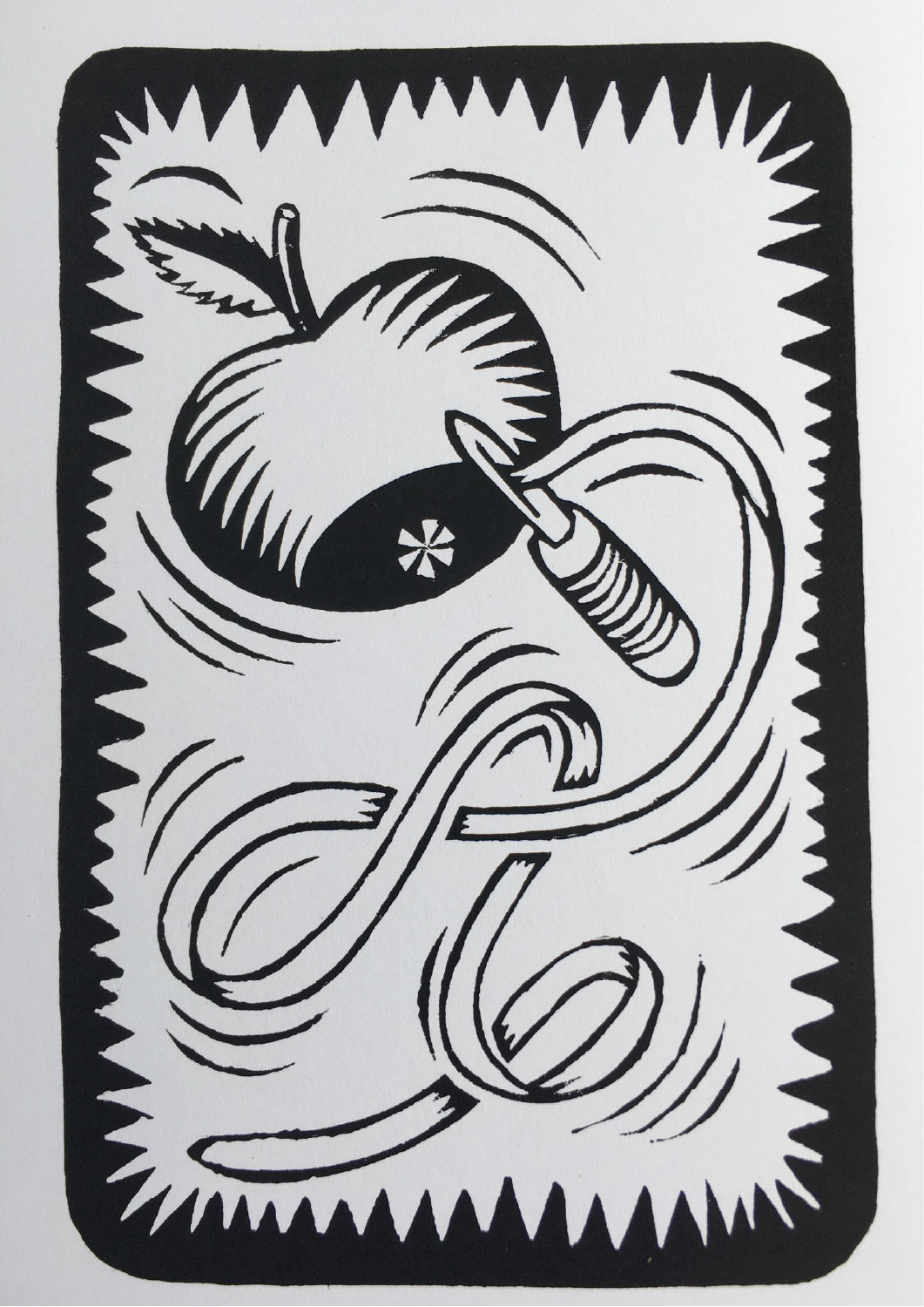Food 'waste'

*Index* 

- 1. food 'waste'
- 3. tips to avoid food waste
- 5. 'waste' not veg tips
- 6. ways to use leftover food
- 7. vegetable stock
- 8. vegetable soup
- 9. vegetable frittata
- 10. lentil flatbread
- 11. tomato sauce
- 12. chutney
- 13. dog biscuits
- 14. why compost?
- 15. hot composting
- 16. troubleshooting hot composting
- 17. cold composting
- 18. vermiculture
- 19. bokashi
- 20. bokashi troubleshooting
- 21. what to do with compost if you don't have a garden
- 22. glossary
- 23. resources
- 25. greencuisine trust information

greencuisinetrust.org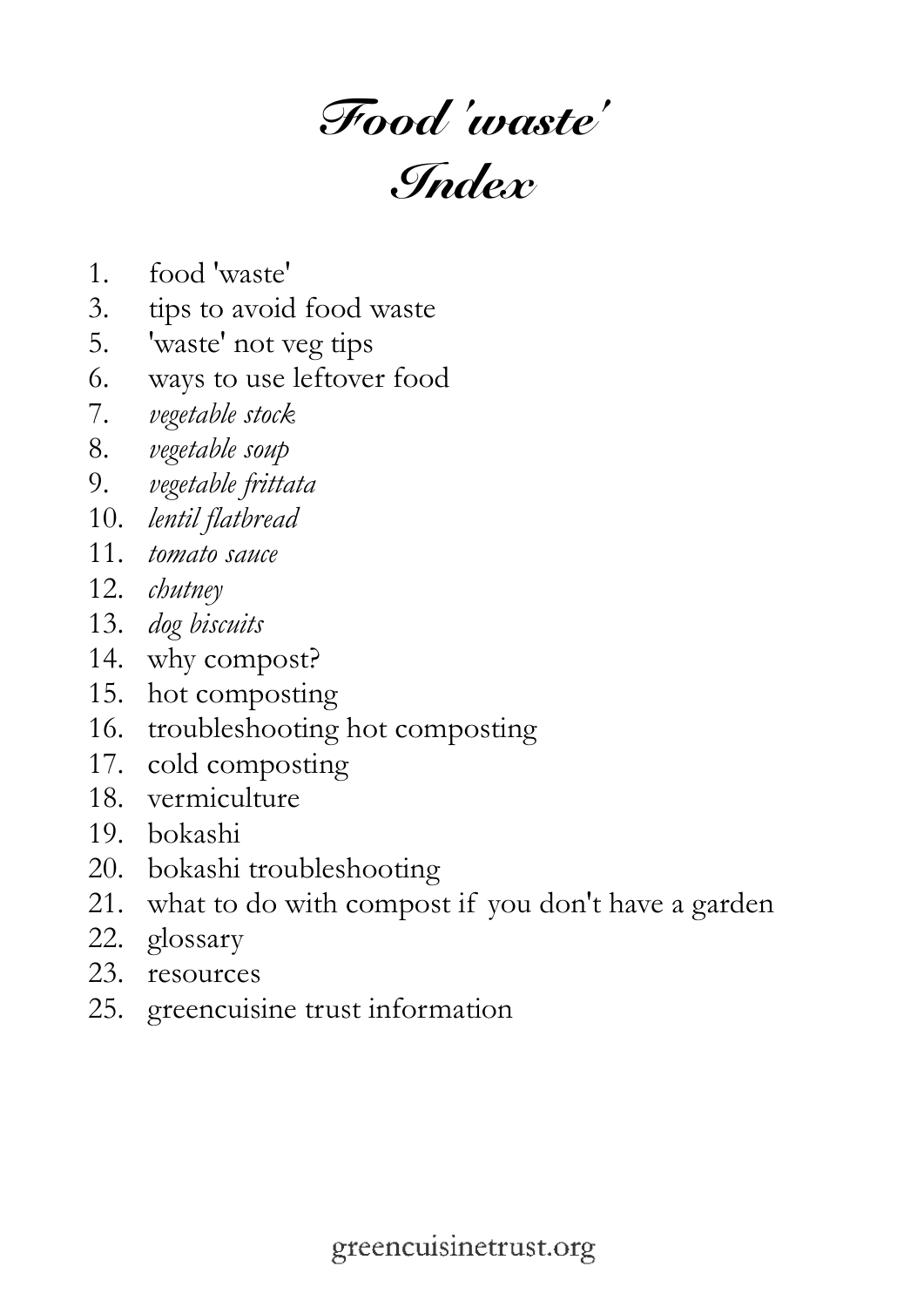## Food 'waste'

Globally we waste one third of the food produced for human consumption.

> The UK creates 15 million tonnes of food waste every year.

7 million tonnes of that food comes from households

50% of this is edible

When we waste food we are wasting soil & water

#### Soil

We rely on a very thin skin of soil on the surface of the earth to produce our food and sustain life. A third of the planet's land is severely degraded and fertile soil is being lost at the rate of 24bn tonnes a year. Our survival depends on looking after the soil.

Wasting food wastes precious soil.

#### Water

Research estimates 24% of all the water used for agriculture is lost through food waste every year. That's 45 trillion gallons. Water scarcity is one of the largest global risks in the coming decade. By 2025 half of the world's population will be living in water stressed areas. \*

Wasting food wastes precious water.

\* 2016 World Resource Institute statistics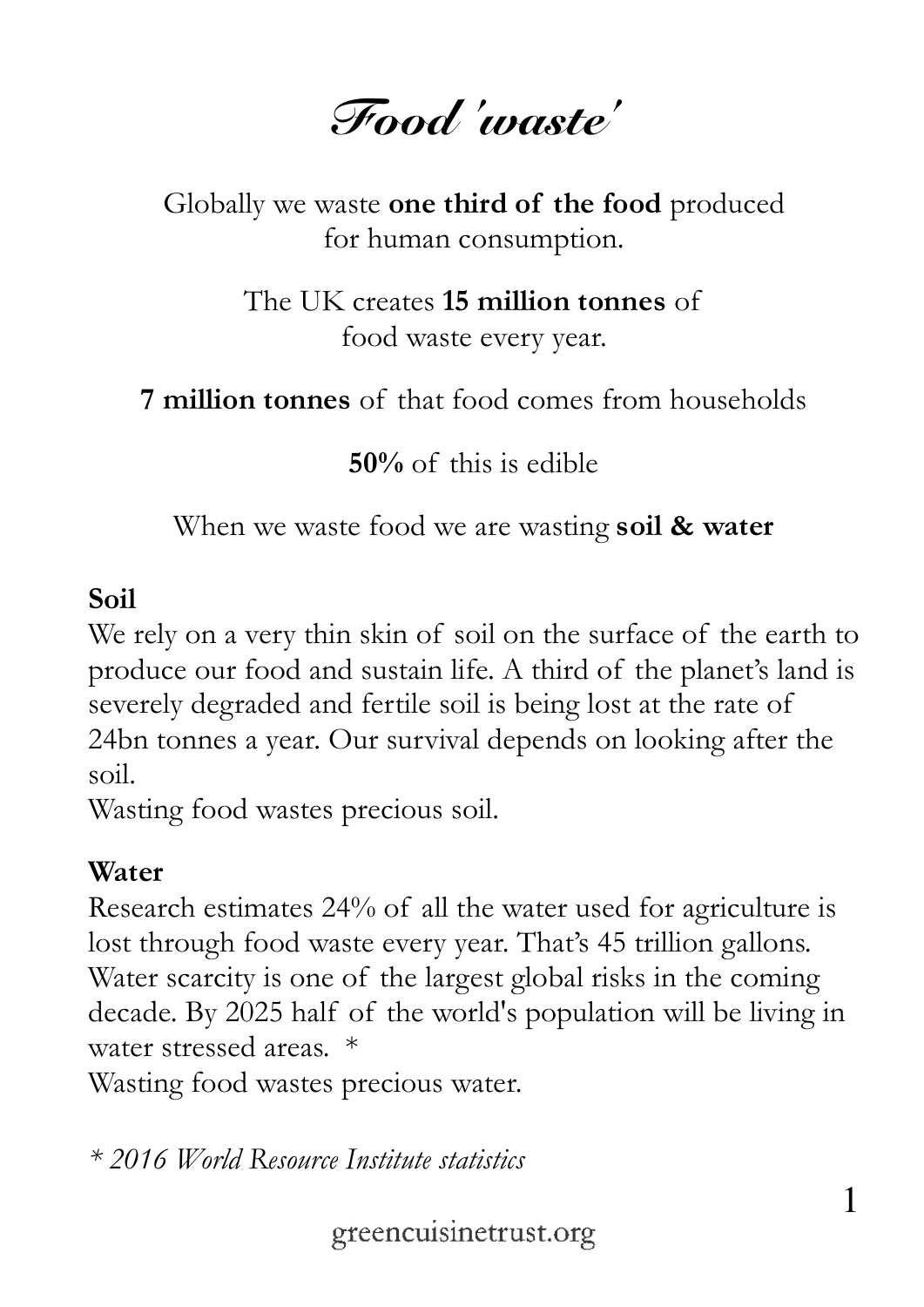# Food 'waste'

A massive amount of resources, mostly oil & water, goes into processing, packaging, and transporting food so when we waste food we are also squandering these embedded resources.

In addition, when we send food to the landfill, its anaerobic rotting creates methane, the second most common greenhouse gas, so our food-filled landfills are steadily aiding climate change. Landfills are the number two source of human-related methane emissions.

From an ethical standpoint, throwing away food is quite callous when you consider the number of people in the world who are under nourished or starving.

It makes no economic sense to waste food. Statistics show that the average UK household wastes nearly  $\sqrt{2500}$  worth of food yearly which could have been eaten.

Wasting food is a big problem, each and every one of us can contribute to its reduction, by being mindful about what we buy, how much we eat and what we do with our leftovers.

We should not think in terms of 'waste' when we think about food, every scrap can be used or recycled – nothing ever thrown away as a waste.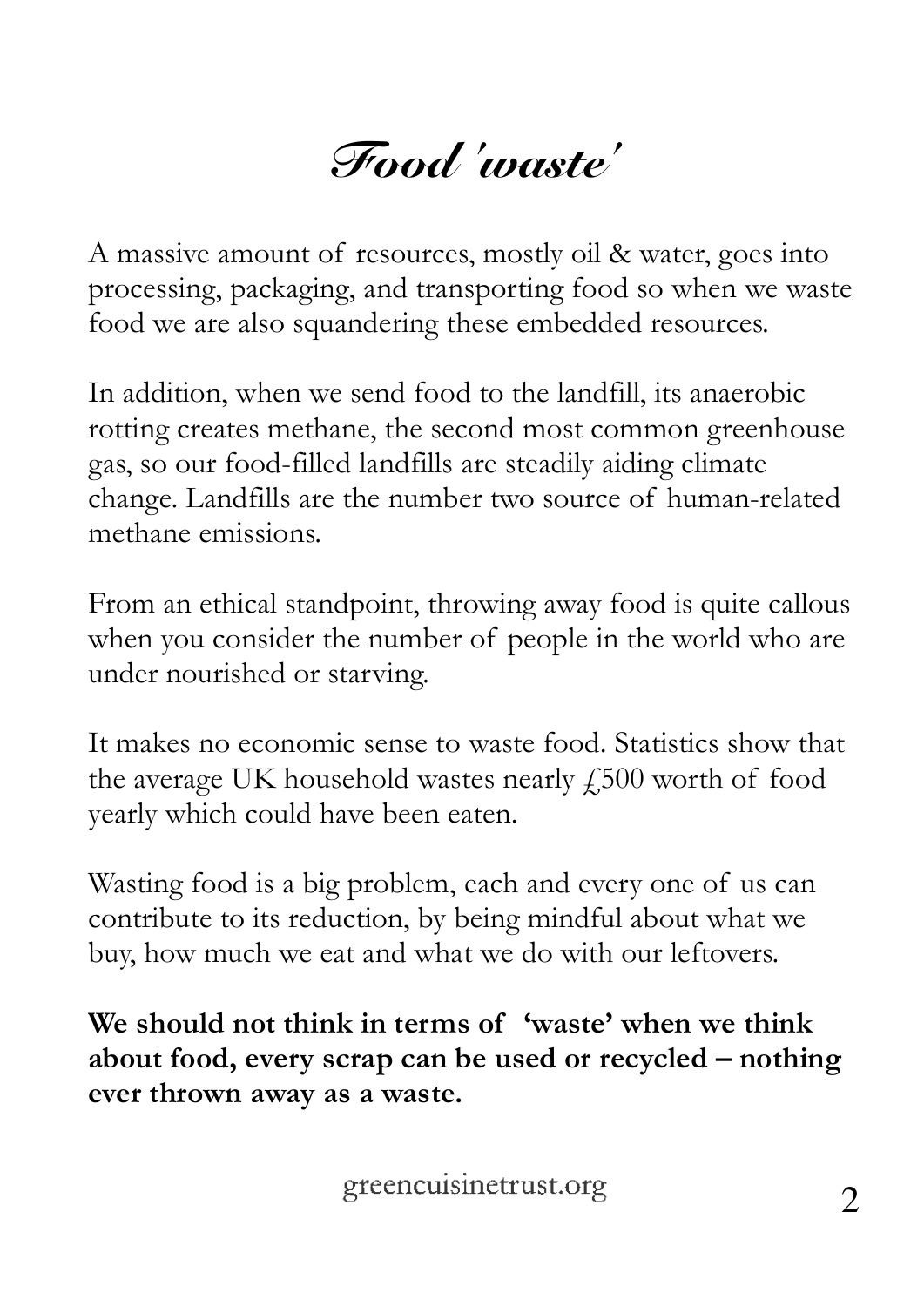Tips to avoid food 'waste'

- It helps if you are organised and meal plan. You don't have to be obsessive about this but it does help minimise leftovers.
- ♠ Check what you need before you go shopping & write a shopping list
- Don't fall into the trap of saving money by bulk buying if it is unrealistic that you are going to be able to use it.
- ♠ Don't avoid misshapen fruits & veg.
- ♠ Store your food properly, use glass containers so you can see what is in them.
- Keep your fridge organised, rotate your food so that last in is at the back, first in at the front.
- ♠ Get creative with your scraps & trimmings, turn them into, soup, chutney, muffins, dips & smoothies.
- ♠ Learn traditional methods of preservation– fermenting, drying & pickling.
- ♠ Learn to be flexible about recipe ingredients, substitute with what you have at hand rather than buying more ingredients.
- Go gleaning! Help avoid farm waste and join the gleaning network to rescue surplus fruit and veg.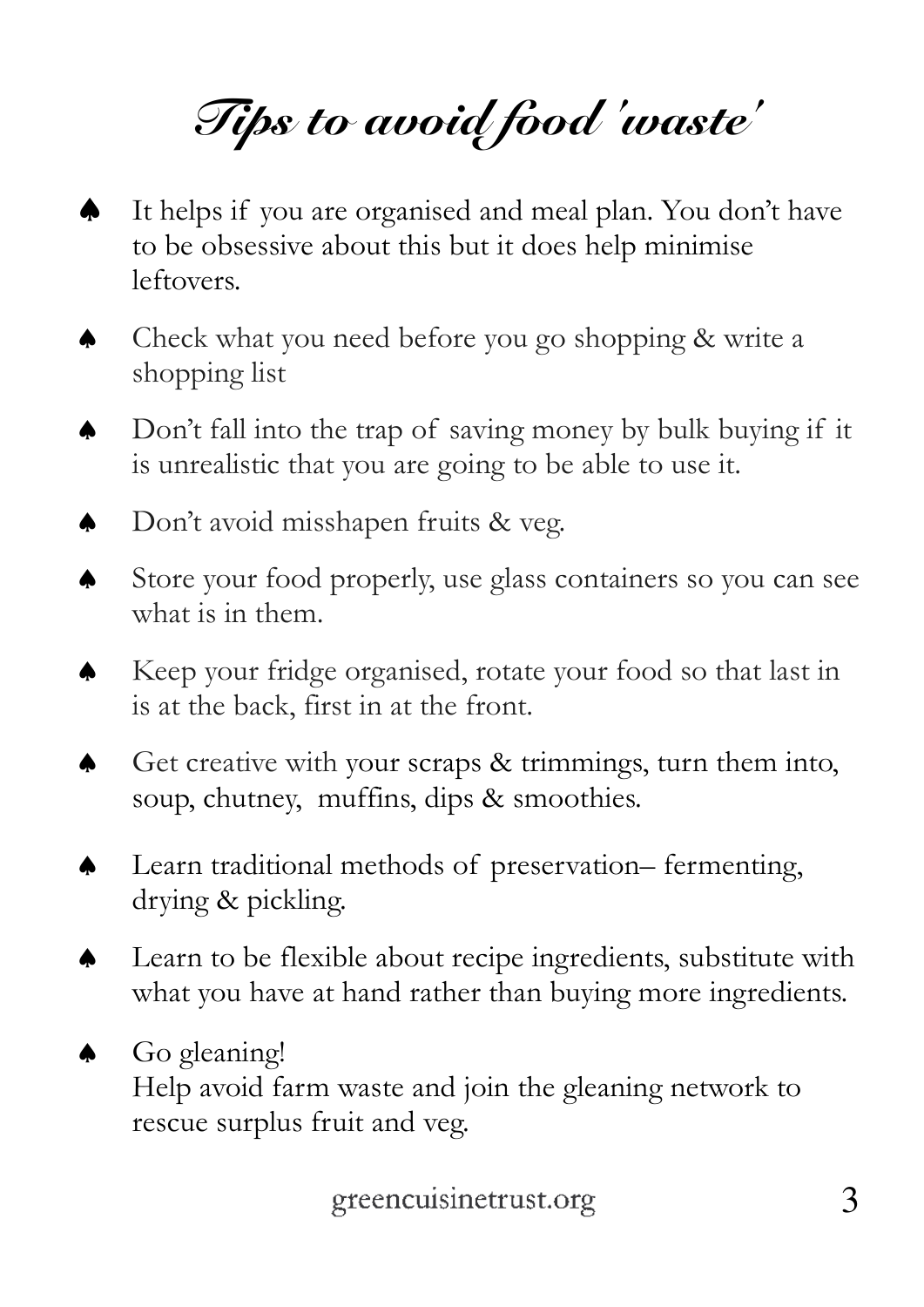Tips to avoid food 'waste'

- Turn your scraps into stock.
- ♠ Turn slightly stale bread into breadcrumbs and freeze, or alternatively dry in the oven and store in an airtight container.
- Use up ripe fruit in smoothies & sorbets.
- Use up veg past their best in a soup.
- Use your senses, does it look good? Does it smell ok? Is a food really past its 'use by' date & is food only good by the 'best before' date?
- ♠ Turn lemon peel into a seasoning. Cut into thick strips, remove any flesh, trim off excess pith & dry in a dehydrator or oven, grind and store in an airtight jar.
- Peel, chunk & freeze bananas that are on their way to becoming over ripe. Use in smoothies.
- Start composting there's a method & size to suit every household.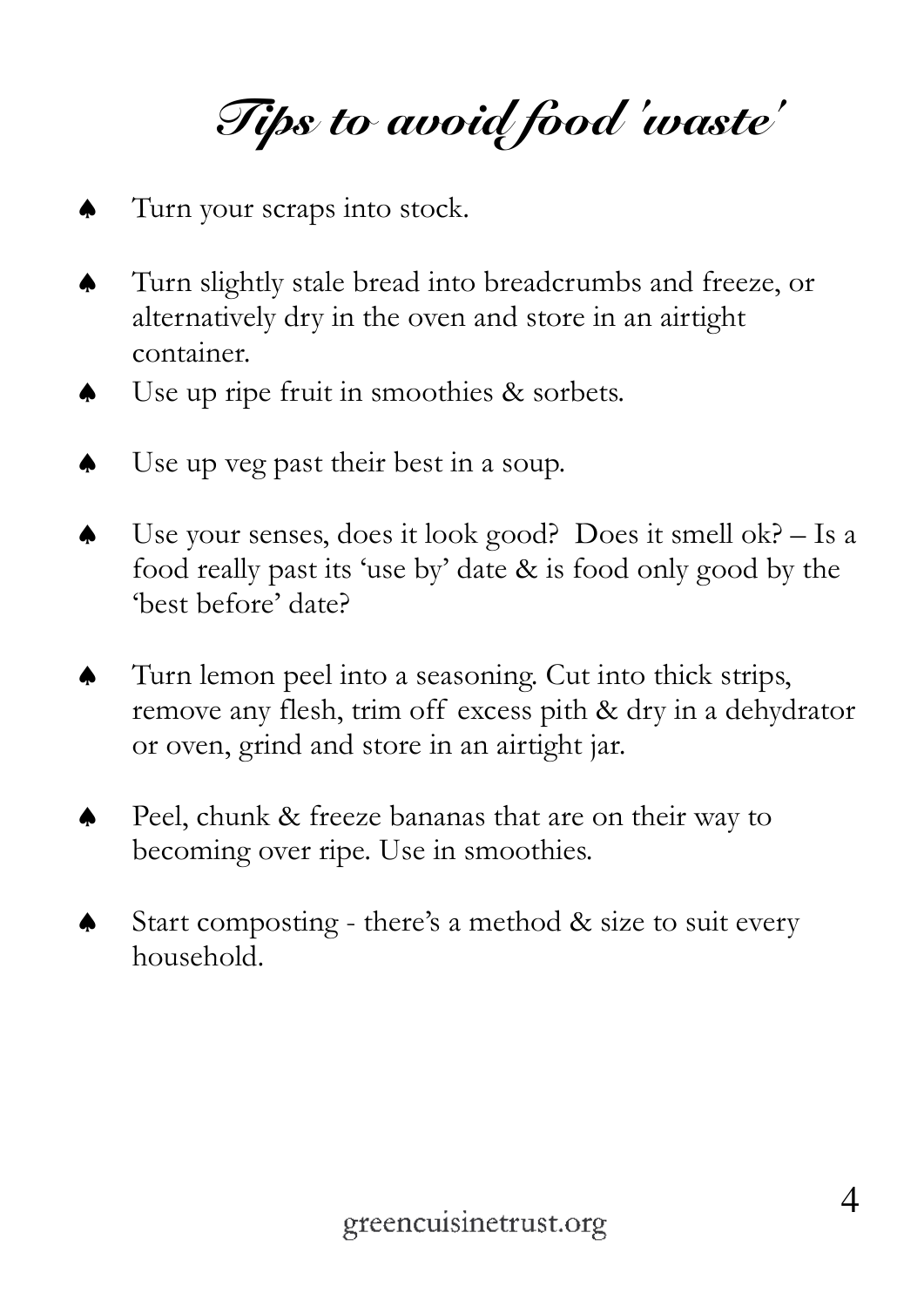## Waste not veg tips

broccoli – grate the stalks and make a coleslaw or cut into chunks & roast.

butternut squash – cook without peeling – skin tastes great.

cabbage – turn into sauerkraut, add other green leaves like kale, spinach & chard

cauliflower – use the green leaves in whatever you're making with the cauliflower.

celery – keep fresh & crisp by storing in the fridge in a jug of water.

corn on the cob – dry the silk to use as a cornsilk tea for bladder infections.

courgette – turn into chutney along with any other veg waiting to be used up. Recipe on card 12

herbs – make an infused oil or ACV with leftover herbs to use in salad dressings.

mushrooms – thread mushrooms with strong cotton and hang up to dry in a well ventilated warm spot, alternatively use a dehydrator or low oven.

root veg – turn left over root veg into a kimchi see recipe on card 10 in fermenting.

tomatoes – turn into tomato sauce and bottle. Recipe on card 11

greencuisinetrust.org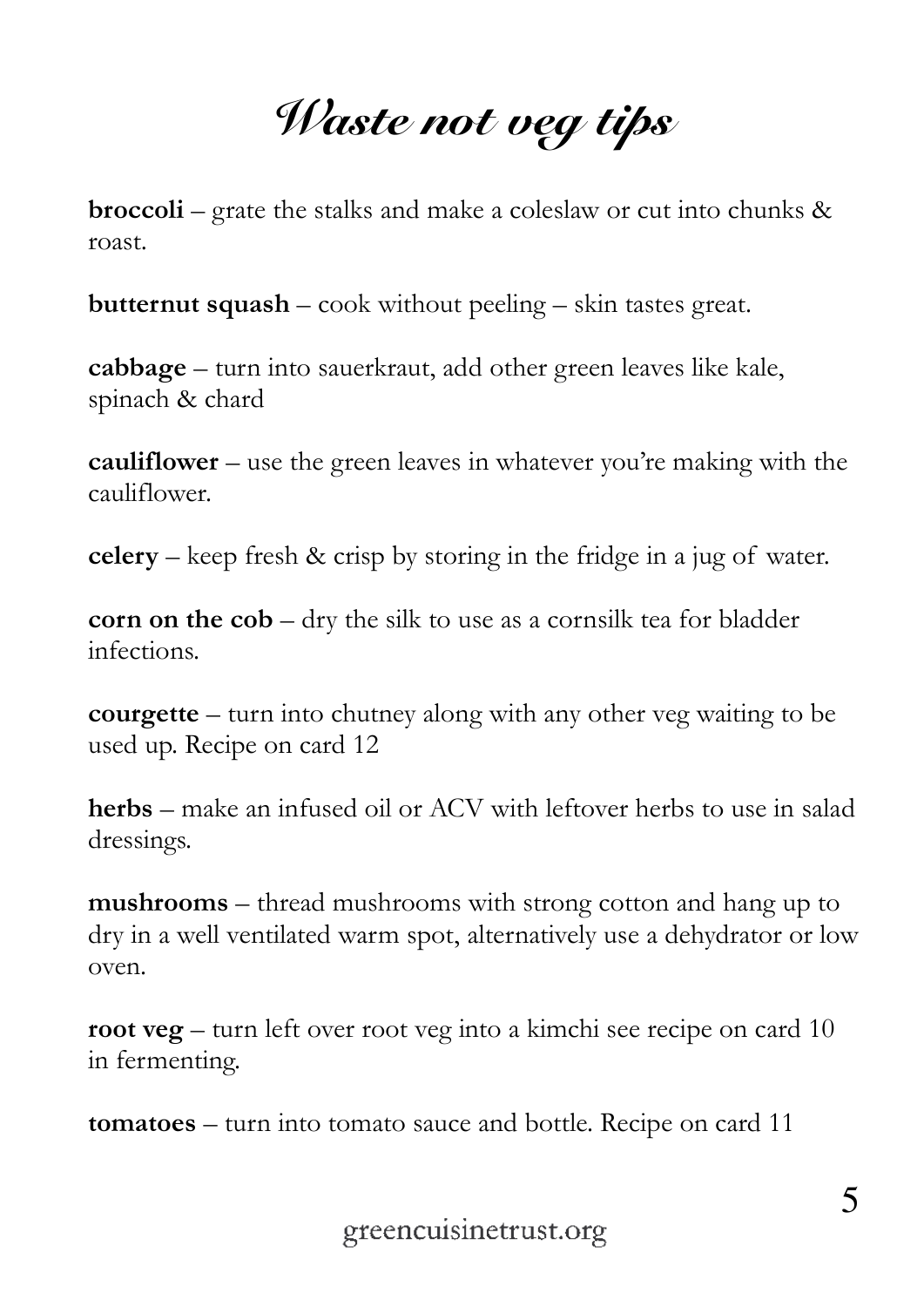Ways to use leftover food

Being careful about what you buy & how much you serve at meal times should minimise leftovers. However if you do have various bits & pieces, there are plenty of ways of putting them to good use.

There is no need ever to bin food.

#### The leftover mantra humans – animals – worms - micro-organisms

There are many simple ways to convert one meal into another. Hot dinner leftovers can be turned into cold salad lunches, leftover cooked veg and end pieces of cheese can make a stunning frittata and end of week raw veg can be fermented or turned into chutney.

Pet food is often full of the by-products of industrial farming. Try and source organic pet food which is a lot more expensive but supplementing with leftover scraps will help your purse! There's a recipe on card 13 for dog biscuit treats using leftover sweet potato & carrots.\*

Final leftovers can now be given to worms via the compost heap or wormery or micro-organisms via a bokashi bucket. The resulting compost will help keep soil fertile so that it can grow nutritious food.

\*do not feed garlic, onions, chives & raisins to dogs further info see resources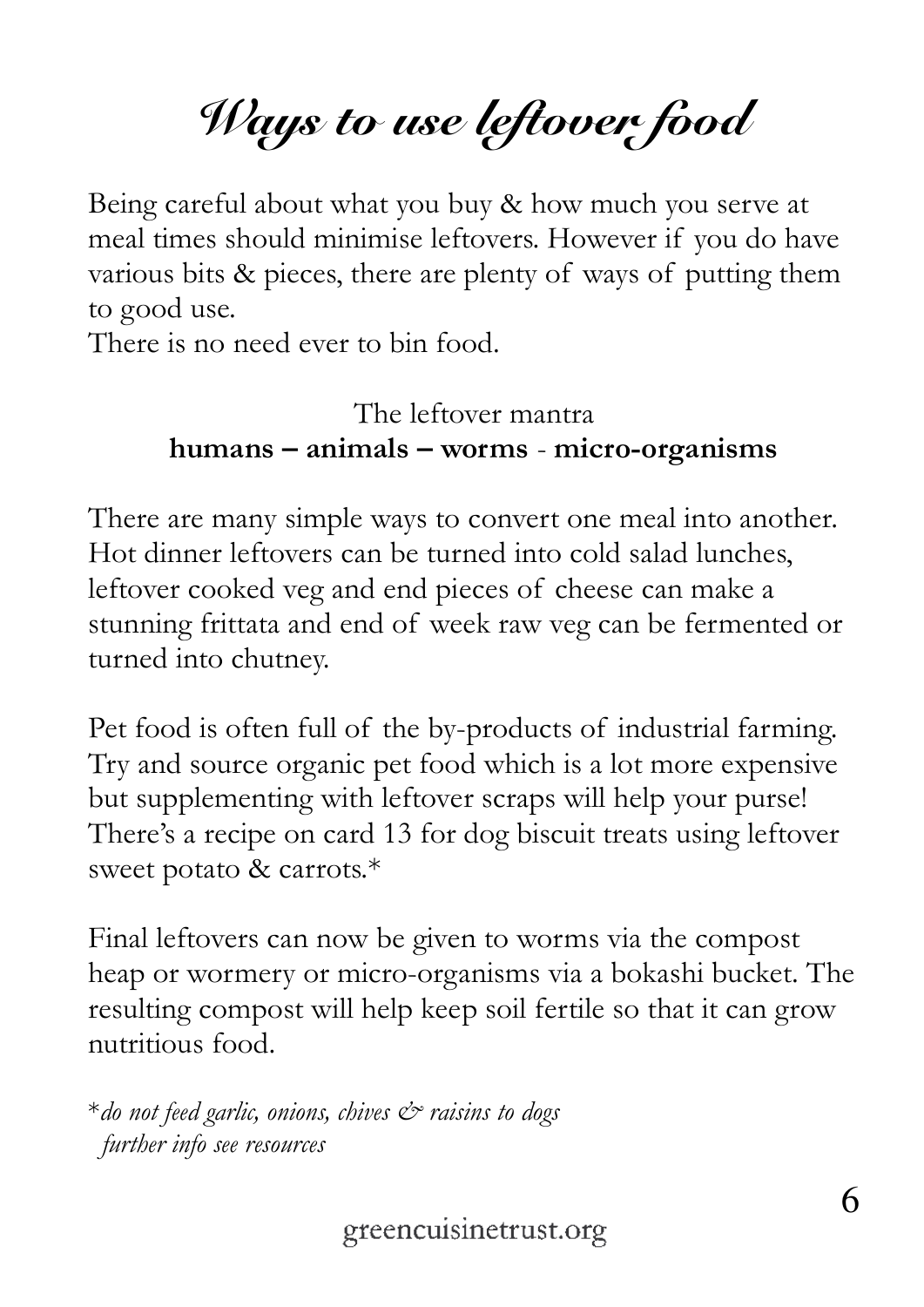Vegetable stock

This is a good way to make use of all your vegetable scraps and trimmings.

Keep a carton or ziplock bag in the freezer and add all your raw veg trimmings that are left after food preparation. Best veg are celery, carrot, leek, celeriac & tomatoes along with parsley stalks. Use sparingly potato skins, spinach, thyme, rosemary, avoid cruciferous vegetables and peppers. When your container is full you can make your stock.

You will need 500g veg scraps from the freezer 1 onion roughly chopped 1 bay leaf 6 peppercorns 1 piece of kombu (seaweed)

Place the scraps in a medium-size saucepan and cover with water. Add the onion, bay leaf, peppercorns & kombu. Slowly bring to the boil. Lower the heat and gently simmer for 1 hour. Strain the stock through a fine sieve. Remove the kombu which you can cut into slices and add to a grain dish and compost the vegetables.

Store the stock in the fridge for up to 5 days. Alternatively you can freeze the stock and the most convenient way to do this is in ice trays. Fill the trays then place in the freezer, when completely frozen crack the ice cubes into a large bowl, transfer to a zip-lock bags and pop in the freezer.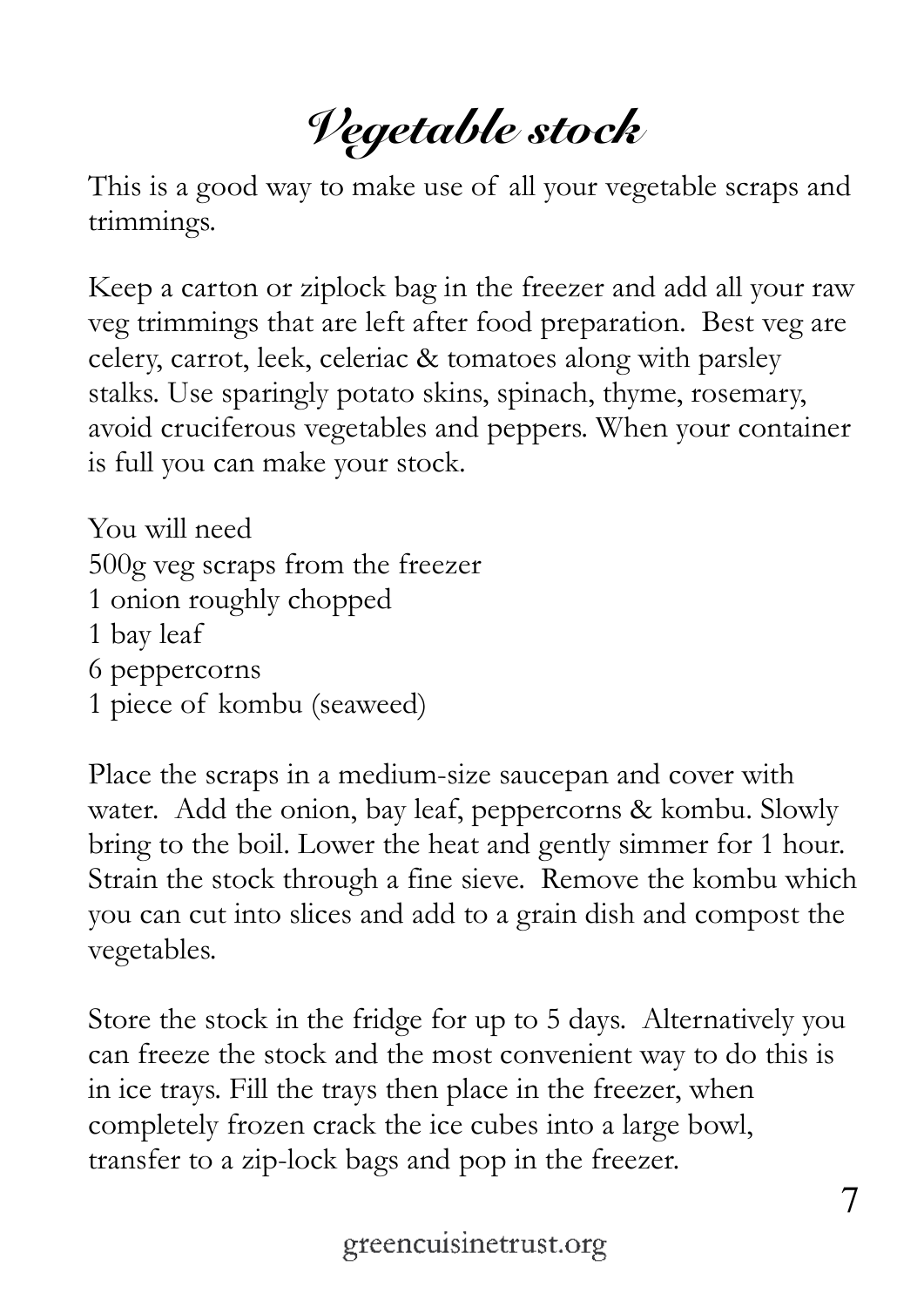Leftovers vegetable soup

1 large onion peeled and chopped 3 cloves garlic finely chopped 2 tablespoons olive oil 750g raw or cooked veg made up how you wish (for example 400g of any raw root veg – carrot, sweet potato, leeks, celeriac, parsnip, chopped. 350g any cooked veg – potato, cauliflower, broccoli, cabbage.) 1 tsp teaspoon chili flakes, 1 tsp ground cumin 1 litre vegetable stock salt & black pepper your favourite pesto serves 4

In a large pan gently cook the onion & garlic in the olive oil until they begin to soften.

Tip in all the raw veg and cook for a further 5 mins. Add the chili flakes and cumin, mix well then tip in the stock.

Bring to the boil, lower the heat and simmer for 15 minutes. Add the cooked veg, bring back to the boil and cook for a further 5 minutes.

Blitz the soup until smooth, season and warm through. Divide between 4 bowls and top each one with a dollop of pesto.

Not serving 4? – freeze the remainder in individual portions for another time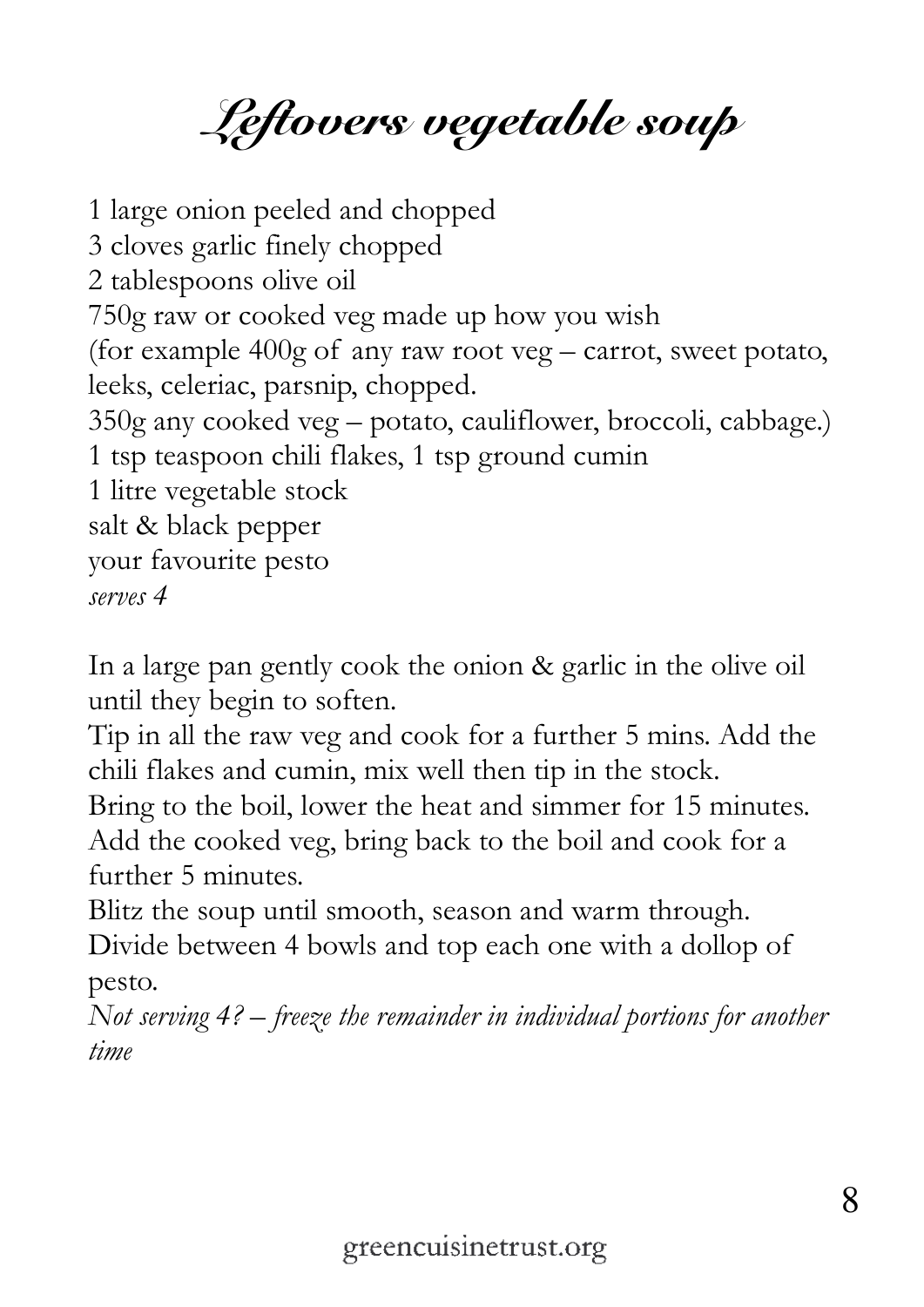Potato & spinach frittata

1 large cooked potato diced 250g spinach roughly chopped 2 cloves garlic crushed 25g hard cheese scraps 1 teaspoon chopped rosemary salt and pepper 6 eggs 1 tablespoon olive oil 25g butter. serves 4

Wilt the spinach in the olive oil, stir in the crushed garlic, rosemary and season well. Put into a bowl with the potato and cheese.

Beat the eggs and stir into the spinach and potato mixture.

Melt the butter in a sauté pan and when foaming pour in the egg mixture.

Cook over a low heat for a couple of minutes or until the sides begin to set.

Transfer to the oven and cook for  $10 - 12$  minutes or until set and golden.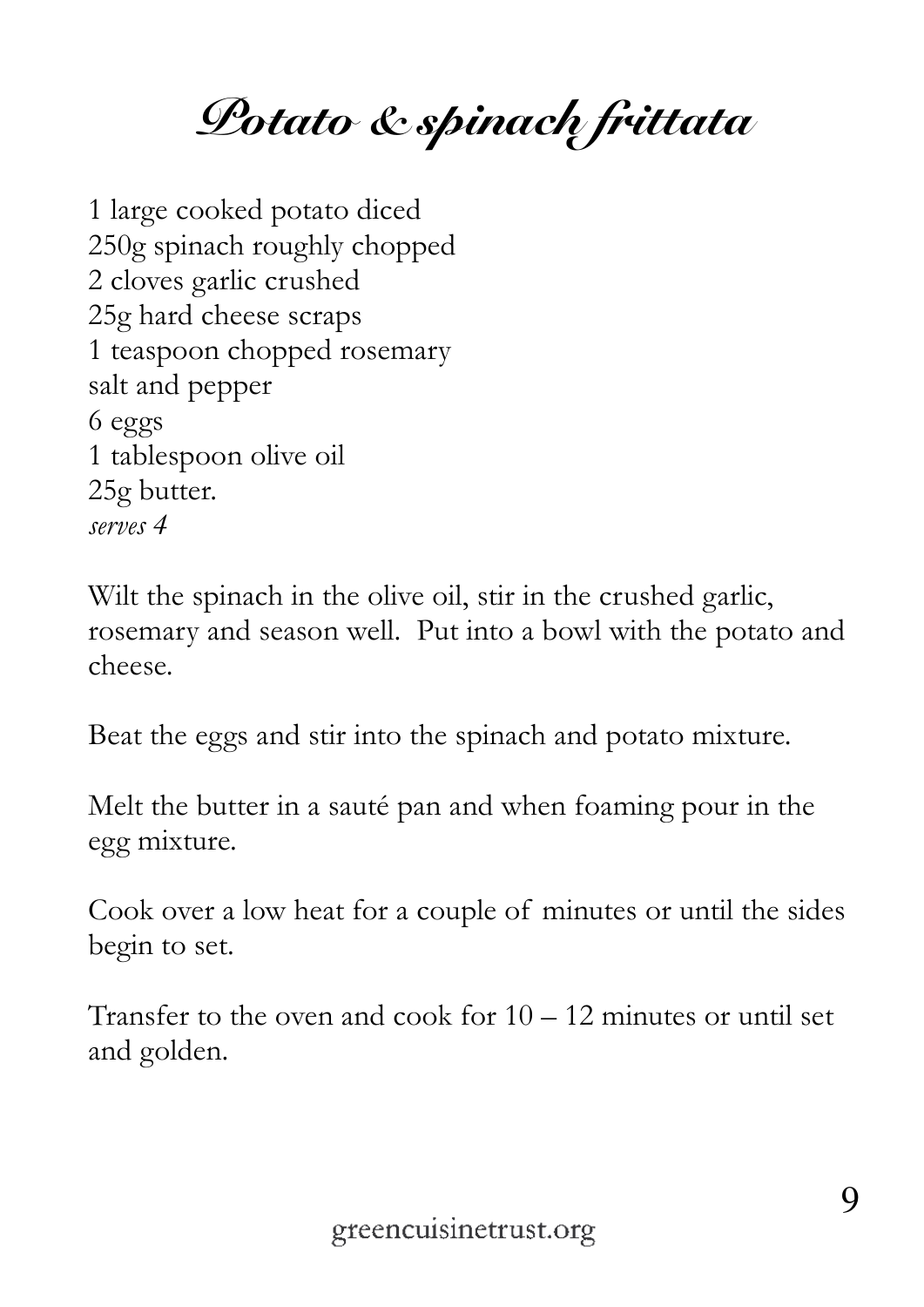Lentil flatbread

250g leftover lentil dahl 250g spelt flour  $\frac{1}{2}$  tsp chili flakes handful of chopped herbs -coriander, parsley or chives olive oil pinch of salt & twist of black pepper

Put the lentils in a bowl, add the flour, chili, herbs, 1 tablespoon olive oil, salt & pepper and mix with enough water to make a dough that holds together. Knead for a minute to create a smooth dough, then leave to rest, covered, for 15 minutes.

Divide dough into 6 and shape each into a ball. Dust your table and the balls with flour. Roll each ball into a 6" circle.

Brush a fry pan lightly with oil, gently heat, then place a flat bread in the pan pressing down well, cook for 1 minute, then flip over. Brush the surface of the flatbread with oil, flip again and brush the upper side with oil. Slide onto a plate and repeat with the remaining flatbreads.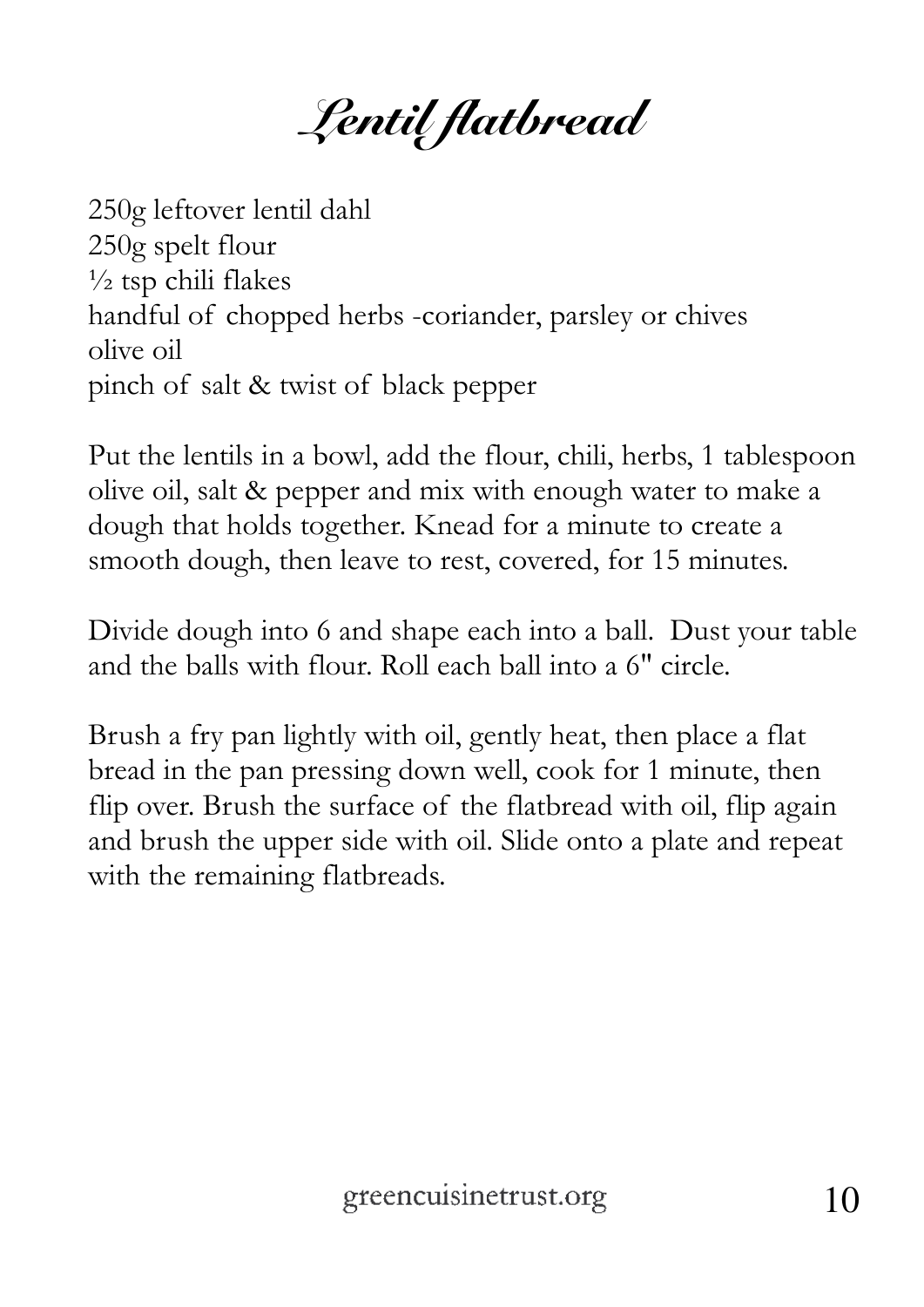

2k tomatoes 1 teaspoon salt 2 x 500ml kilner jars

Wash the tomatoes.

Using a sharp knife quarter the tomatoes and cut out the core and seeds dropping them into a sieve over a bowl as you do. Place the tomatoes quarters into the bowl of a processor and add the strained juice from the seeds.

Blitz the tomatoes then tip the puree into a large stainless steel pot.

Very gently, bring the tomato puree to the boil and simmer for about 30 minutes or until the mixture has reduced by about a quarter. Stir from time to time to prevent sticking

Sterilise your jars in a hot oven.(without any rubber seals) for 10 minutes whilst your mixture reduces.

Put ½ tsp of salt in the bottom of each jar.

Using a funnel and ladle, fill the jars with the tomato mixture, leaving about a  $\frac{1}{2}$  inch space at the top of the jar.

Fasten the lid securely, having first replaced any rubber seals.

Line the bottom of a pan with a dish towel to prevent the jars from banging around too much cover with water and bring to a boil.

Gently simmer the jars for 30 minutes. Turn off the heat. Very carefully remove the jars from the water.

Allow to cool store the jars in a cool, dry place for up to a year.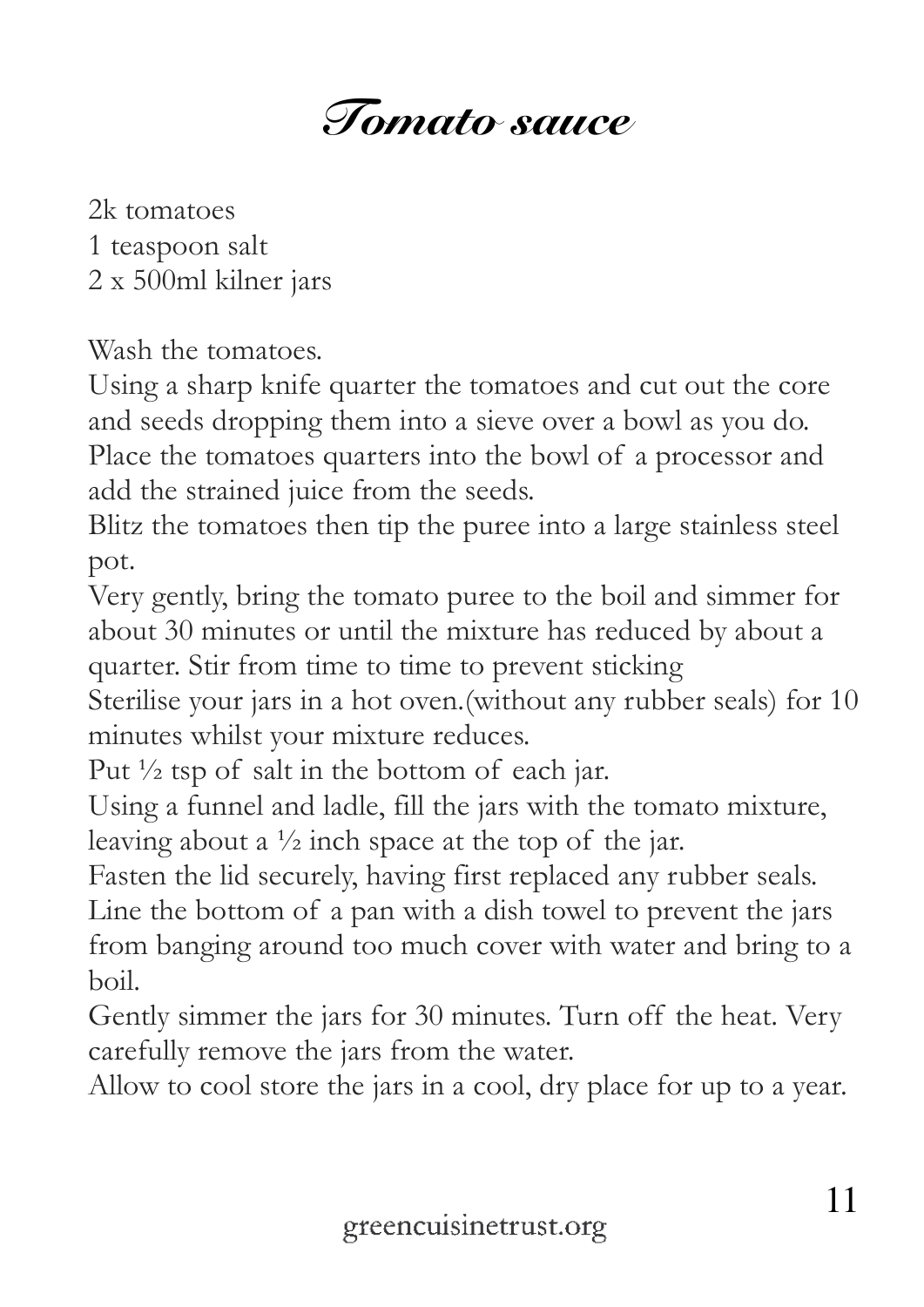# Ratatouille chutney

1k plum tomatoes, skinned, seeded and roughly chopped 500g onions, peeled and roughly chopped 4 cloves garlic, finely diced 2 chili, seeded and finely diced 1 tablespoon crushed coriander seeds 1.5k mixture of the following, whatever needs using up: aubergine cut into  $\frac{1}{2}$ " dice, any summer squash sliced or diced peppers (green, yellow or red) cut into  $\frac{1}{2}$ " squares a handful of any herb you have to hand- thyme, oregano, parsley, chopped 1 dessertspoon salt 16 fl oz apple cider vinegar 500g rapadura sugar

Place everything except the sugar in a stainless steel pan, gently bring to the boil.

Add the sugar and stir until dissolved.

Reduce the heat and cook for an hour until the chutney is quite thick.

Ladle into sterilised jars and securely fasten.

Store in a cool place for at least a month before using.

# Windfall apple & tomato chutney

Replace the 1.5k veg with 1.5k peeled & cored windfalls cut into chunks.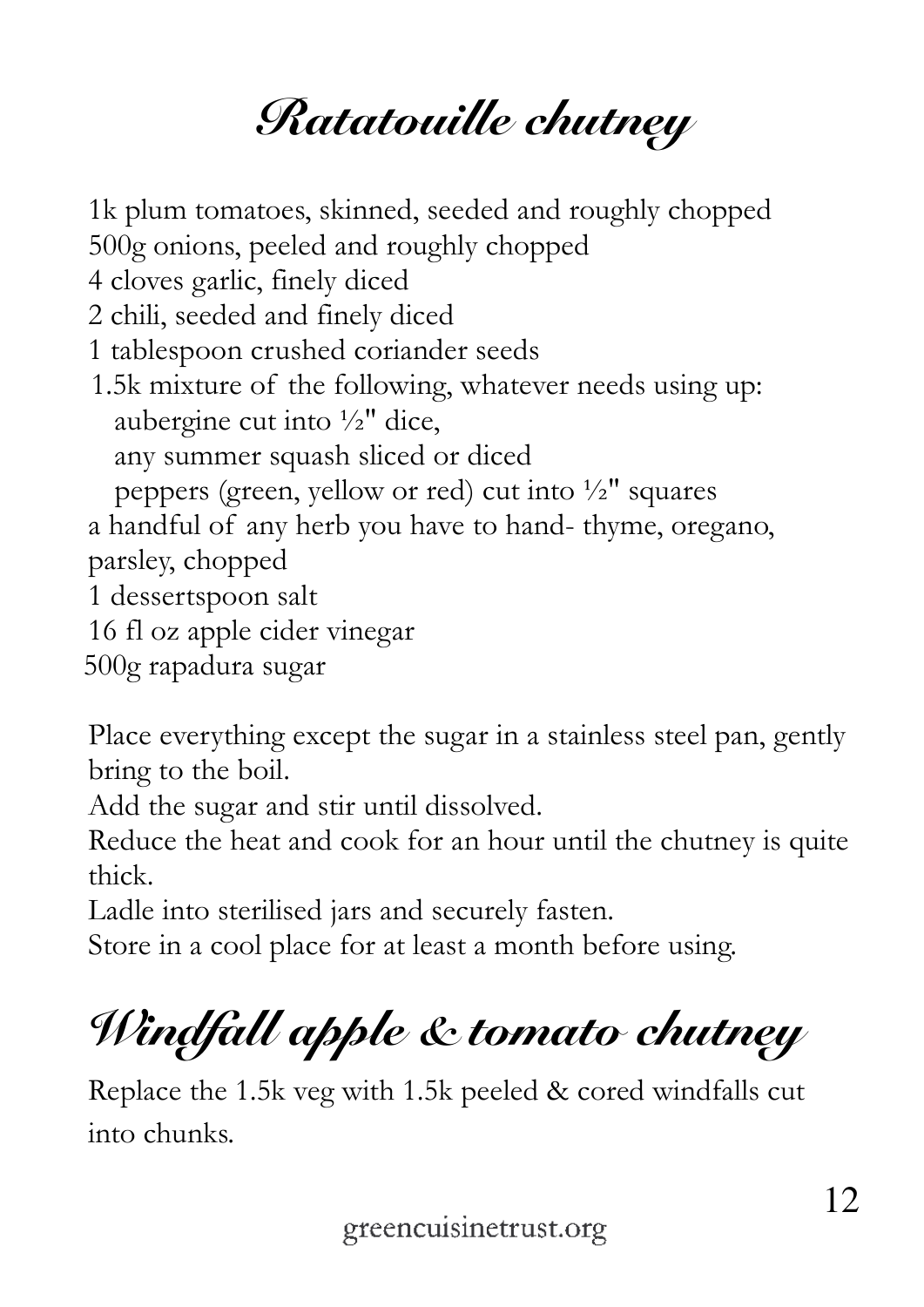Dog biscuits

250g oat flour (no oat flour? - blitz porridge oats to a fine powder) 100g cooked sweet potato 1 egg 100g grated carrot oven to 350ºF/180ºC

Place the oat flour in a bowl.

Mash or blitz the sweet potato & egg together and add to the flour with the grated carrot.

Mix all the ingredients together adding enough water to make a dough.

Roll out to ¼" thickness.

Cut out shapes and place on a buttered baking tray.

Bake in the oven for 25 minutes until golden.

Cool & store in an airtight container in the fridge for up to a week.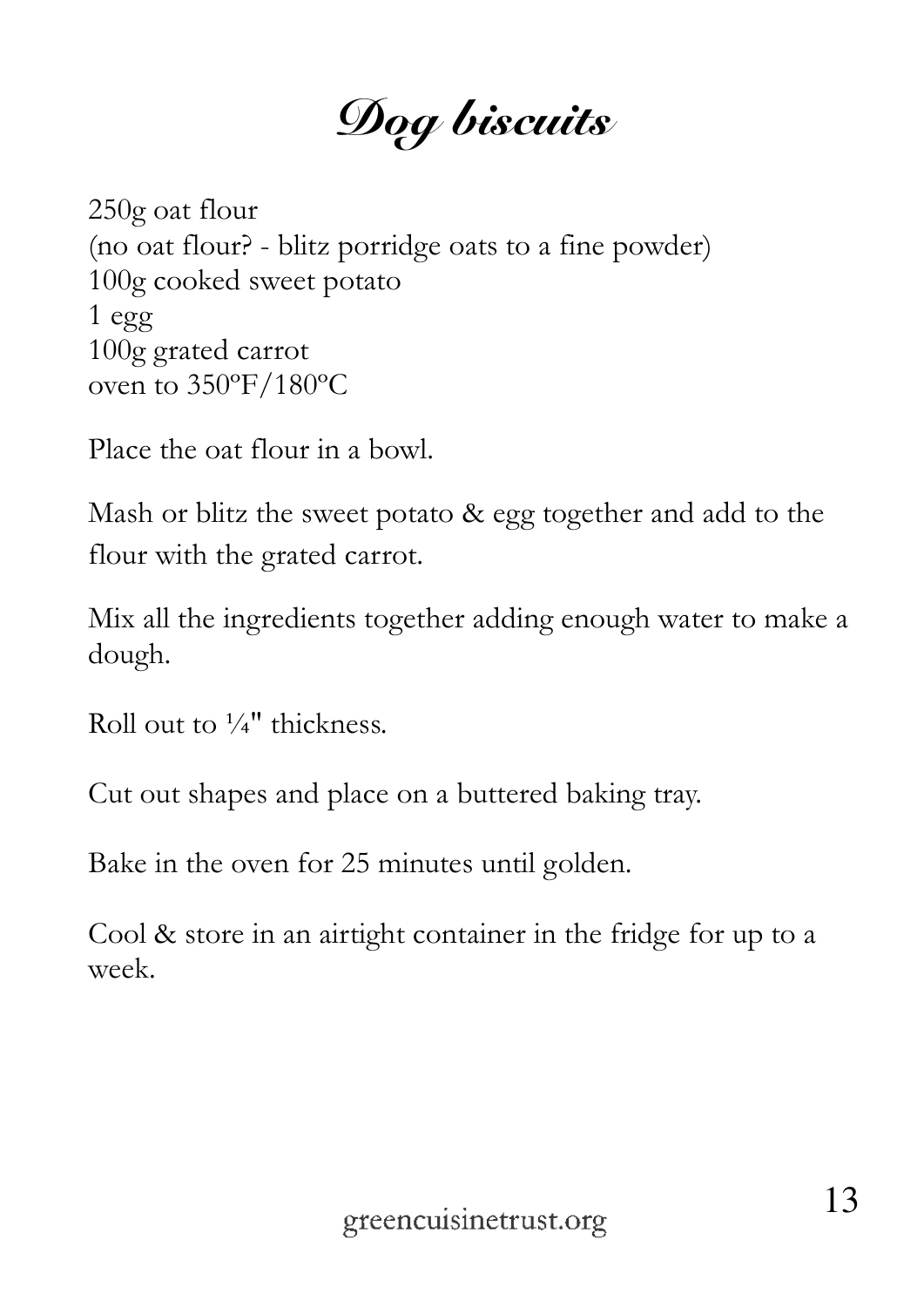Why compost?

- Composting connects us to the life cycle of food, to compost and back to soil.
- Composting transforms your kitchen waste into a nutrient rich food for the soil.
- Composting helps reduce the amount of food sent to landfill.
- Many councils offer green waste collections but home composting avoids transport.
- ♥ It's easy to make and use.
- ♥ Compost helps to retain soil moisture so it helps save water.
- ♥ Compost improves soil structure so better quality vegetables are grown.
- ♥ Its a great way for children to learn.
- ♥ There are different methods of composting here we offer information on hot & cold heaps, vermiculture & bokashi,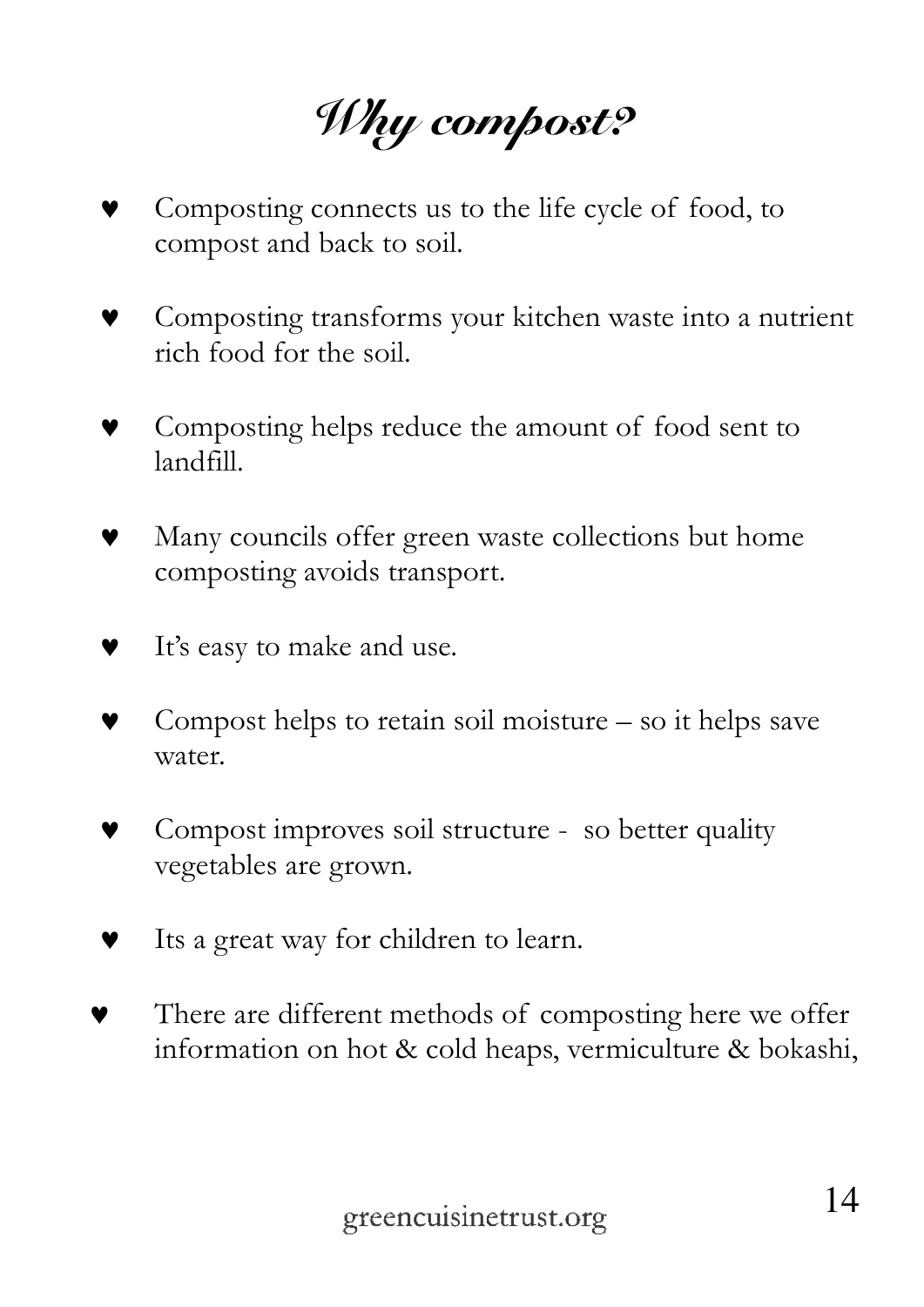# Hot composting

A hot pile needs to be built balancing carbon-rich materials, or"browns," and nitrogen-rich materials, or "greens." Carbon materials are dried leaves, straw, paper, cardboard and twigs. Nitrogen materials are vegetable and fruit trimmings, kitchen scraps and grass mowings. Aim for a balance of about 50:50 or perhaps a little more green than brown as this will contribute to a correct level of moisture, warmth, structure & aeration. To get started either purchase a bin\* build a wooden frame or find a spot for a free standing heap of around 3 cubic feet. There are different approaches but basically you need to gather your materials. This may take a little time so you may need some holding containers. When you are ready toss everything together and assemble your heap moistening with water as you go. If your heap is exposed to the elements you may want to cover with a tarpaulin to maintain moisture.

Your compost will heat up in 24 – 36 hours and you are looking to maintain a temperature between 145 – 155ºF (you may like to monitor this with a thermometer). After 7 days the temperature will drop turn the heap over to introduce more oxygen and heat it back up, repeat once a week or as necessary over the next month. After six weeks the mixture will have turned to compost – leave it for at least 2 weeks before using.

\*see resources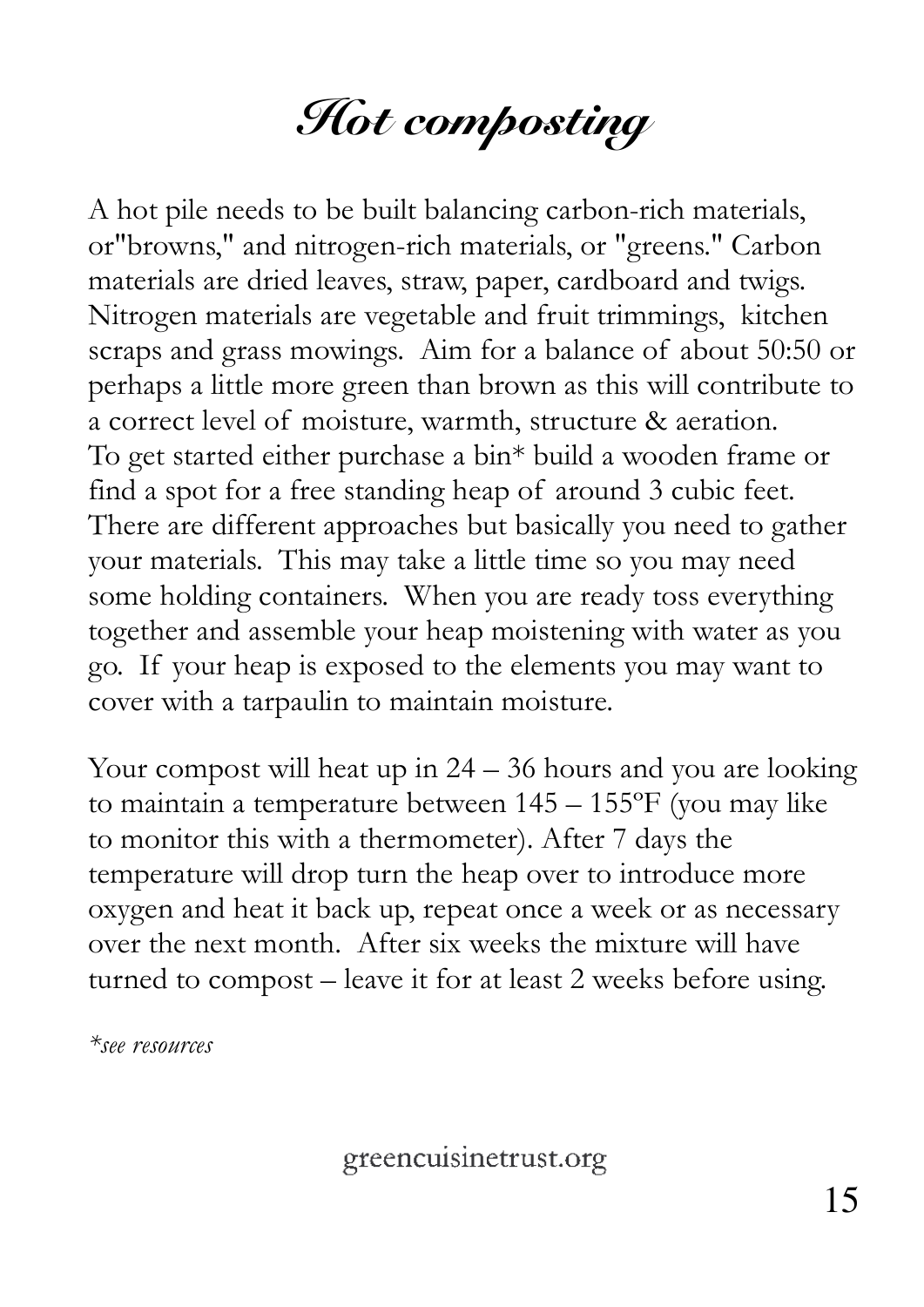# Troubleshooting hot heap compost

| Symptom                                                      | Problem                    | Solution                                                                            |
|--------------------------------------------------------------|----------------------------|-------------------------------------------------------------------------------------|
| feels & looks dry                                            | lack of moisture           | add water and remember<br>to water the pile as you<br>build it                      |
| matted ingredients;<br>clumps of leaves,<br>sawdust or grass | lack of oxygen             | turn pile to incorporate<br>oxygen & remember to<br>mix well as you build           |
| heap doesn't heat up<br>and is slow to<br>break down         | lack of nitrogen           | add high-nitrogen<br>material: grass cuttings,<br>kitchen scraps, coffee<br>grounds |
| soggy heap                                                   | too few brown<br>materials | add paper, cardboard, ash<br>or soil; ensure your heap<br>is built on soil          |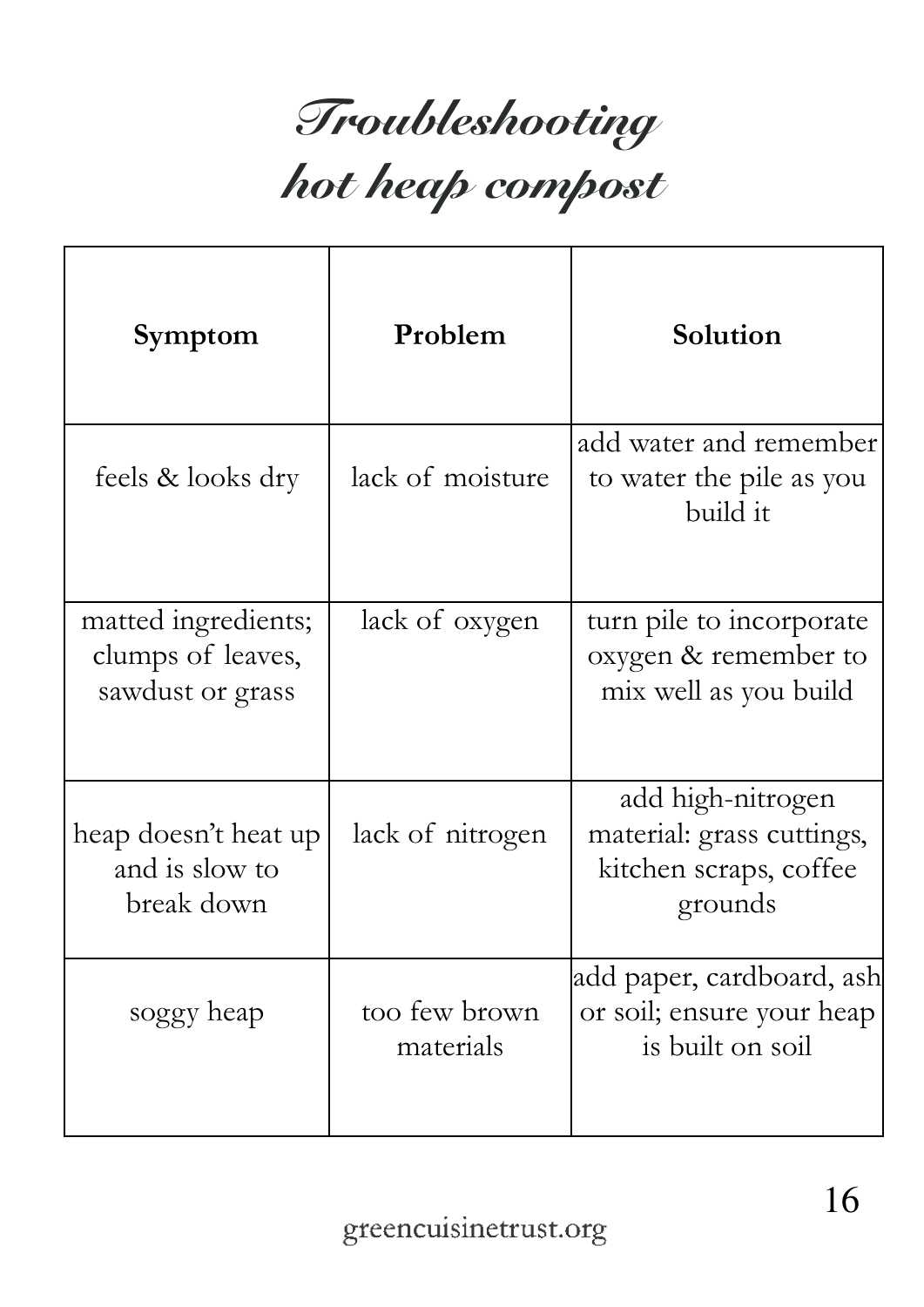# Cold composting

A cold pile requires minimal effort but the drawback is it may take a year or two before it produces compost you can use in your garden. It's an add as you have the material pile but a perfect option for those with little spare time for turning or being attentive.

Do not put weeds that have gone to seed or diseased plants into the compost. Without high temperatures to kill off weed seeds or disease pathogens, you will be spreading them on your garden.

You can throw vegetable peelings, fruit waste, plant prunings, grass cuttings, cardboard, paper, wood ash and fallen leaves onto your cold pile which works best if contained in a compost bin.\*

\*see resources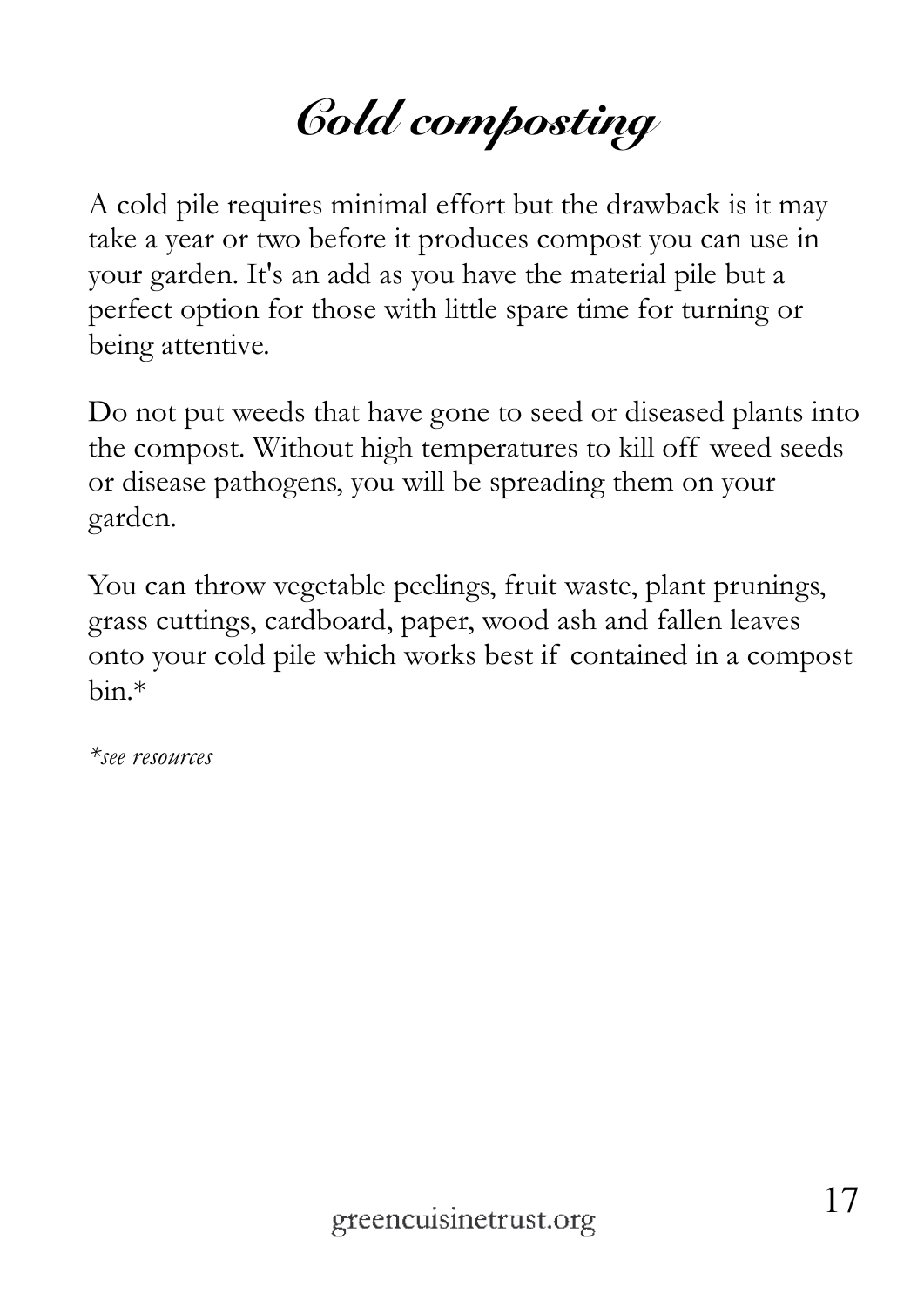## Vermiculture

Vermiculture takes place in a wormery. It is a self contained unit that usually consists of at least two compartments; a lower collection sump for the liquid and an upper composting area where the kitchen waste goes in and the worms live. There can be several linked composting areas which gives you a succession of trays in various stages of decomposition. Whatever the design the principle is the same, in return for food the worms create nutrient rich worm casts.

A natural by-product of making worm compost is a liquid known as worm tea. The worm tea must be siphoned off regularly it is very concentrated, it can be diluted and used as a liquid fertiliser for your plants

The best foods to feed your worms are:

Fruit peelings and cores with the exception of all citrus fruit Vegetables, cut into smaller pieces if large, with the exception of onion & garlic.

Tea leaves & coffee grounds.

Small quantity of leaves and waste paper

No food of animal origin should be used and cooked food is best avoided.

There are a wide range of wormeries available,\* the size you choose will be determined by the amount of waste available to feed your worms.

The wormery needs to be sited in a sheltered spot, out of direct sunlight and protected, with a cover or by bringing inside, in very cold weather. Garden, doorstep, shed, garage or balcony are all good options.

\* see resources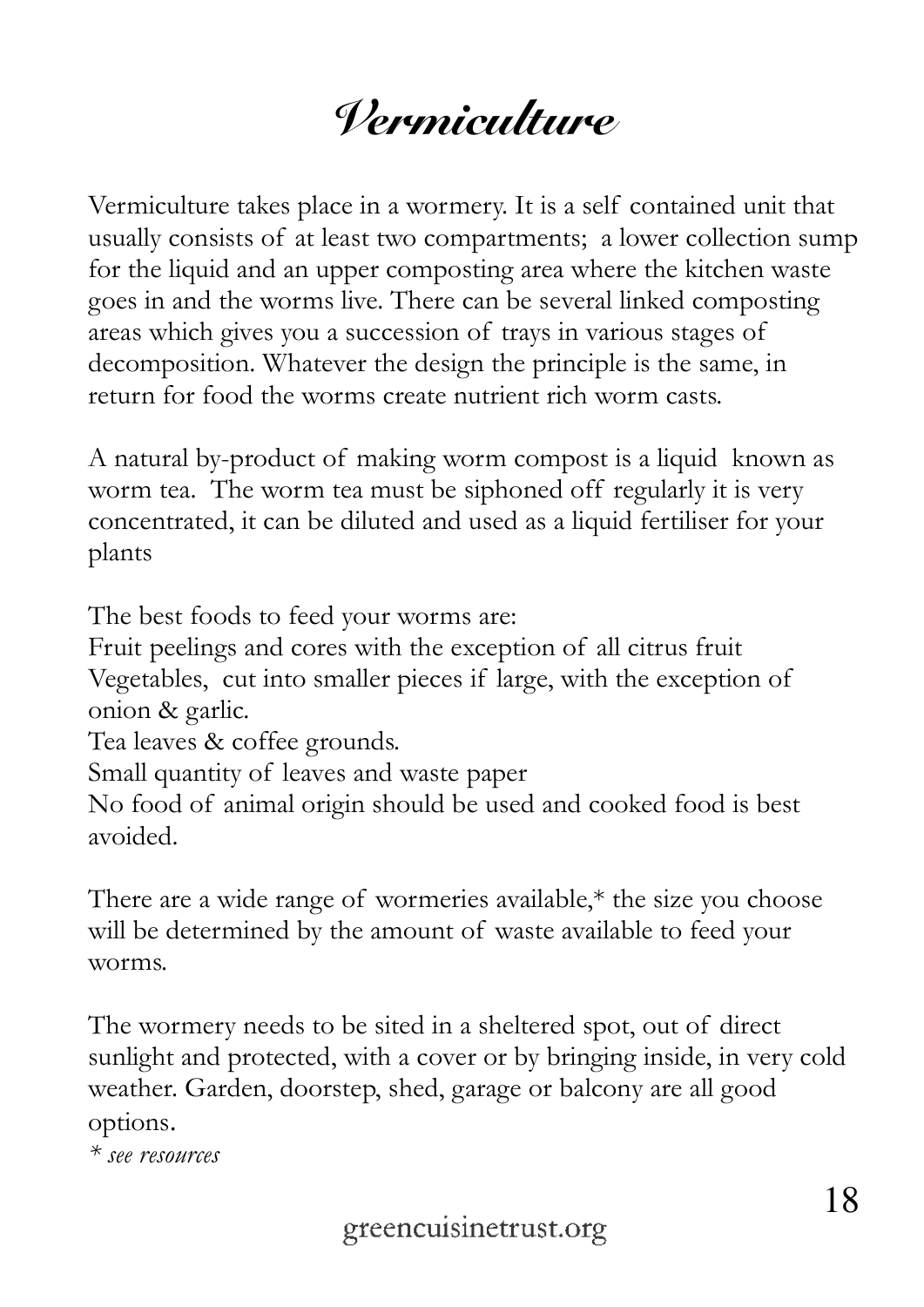## Bokashi

If it's just not possible to turn your kitchen scraps and leftovers into another meal then bokashi composting is a brilliant alternative. With bokashi all your waste - vegetables, dairy, meat, fish, raw or cooked, can all be used to make compost in the kitchen.

The bokashi technique is an anaerobic form of fermentation created by using effective micro-organisms. Effective microorganisms (EM) are a mixed culture of beneficial natural organisms.

EM are infused into organic matter like rice, wheat or oat bran to make bokashi bran, left to multiply and then dried.\* The bran is layered into the bokashi bucket\* with your leftover food. Inert until moistened, the micro-organisms will come alive in the bucket and work their transformative magic.

Once the bin is full it is set aside for 14 days by which time the waste in the tub should be thoroughly pickled with a slight whiff of fermentation. It can then be dug into a fallow patch of the garden or layered into containers either way it is still very acidic at this stage so plant roots should not come into contact with it for 4 weeks.

\*see resources where to buy bokashi buckets & bran or how to make bokashi bran.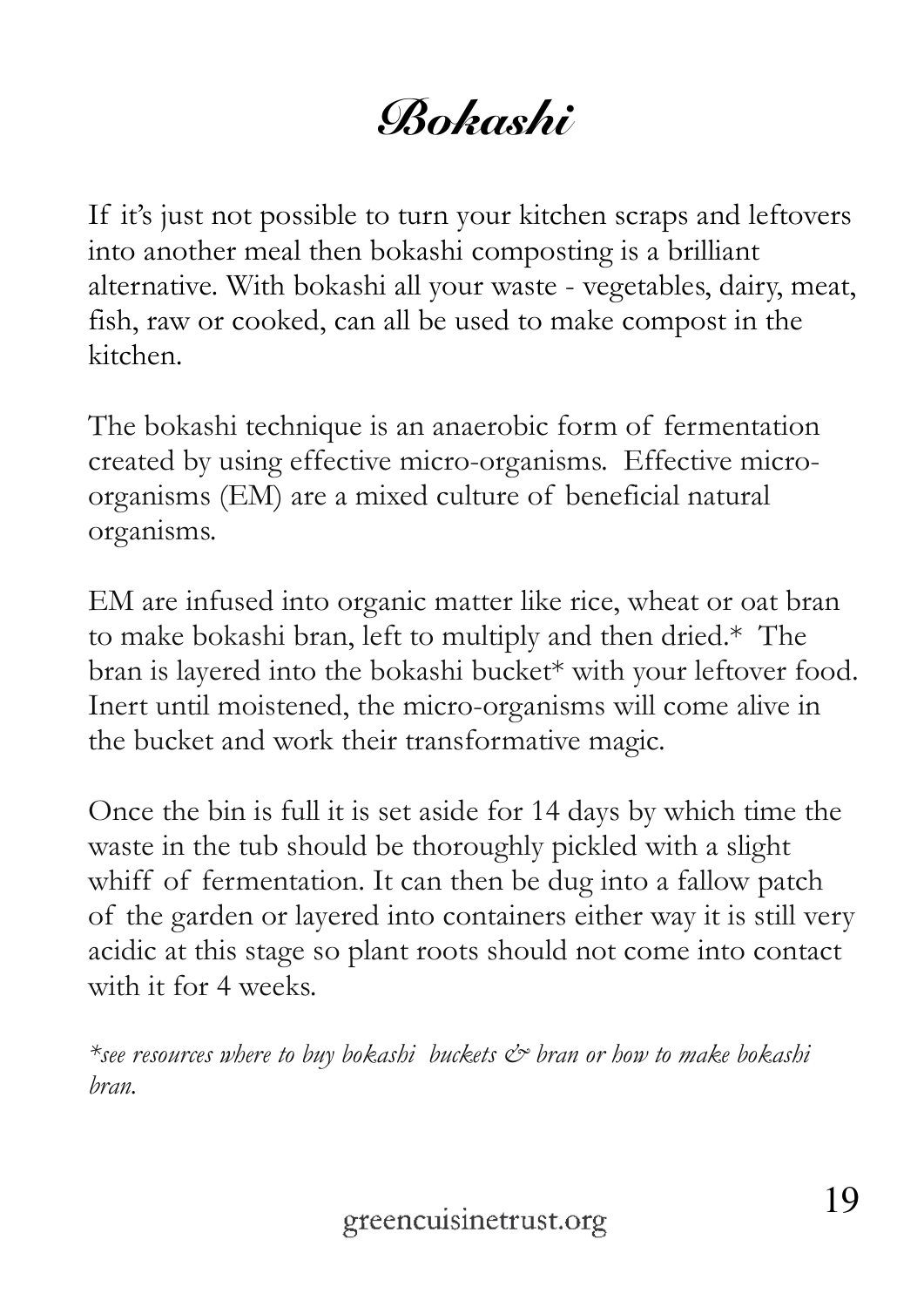Bokashi Troubleshooting

A foul smell indicates that something has gone wrong. This diagnosis is a bit tricky until you get to know to how bokashi should smell!

Basically it's the difference between a "sweet and sour odor," indicating fermentation, and a "foul odor," indicating decay.

Bokashi should not smell like other sorts of anaerobic decay because the inoculating microbes — yeasts, producers of lactic acids, and others — do not produce the sulfuric acid that gives outdoor anaerobic piles their characteristic aroma.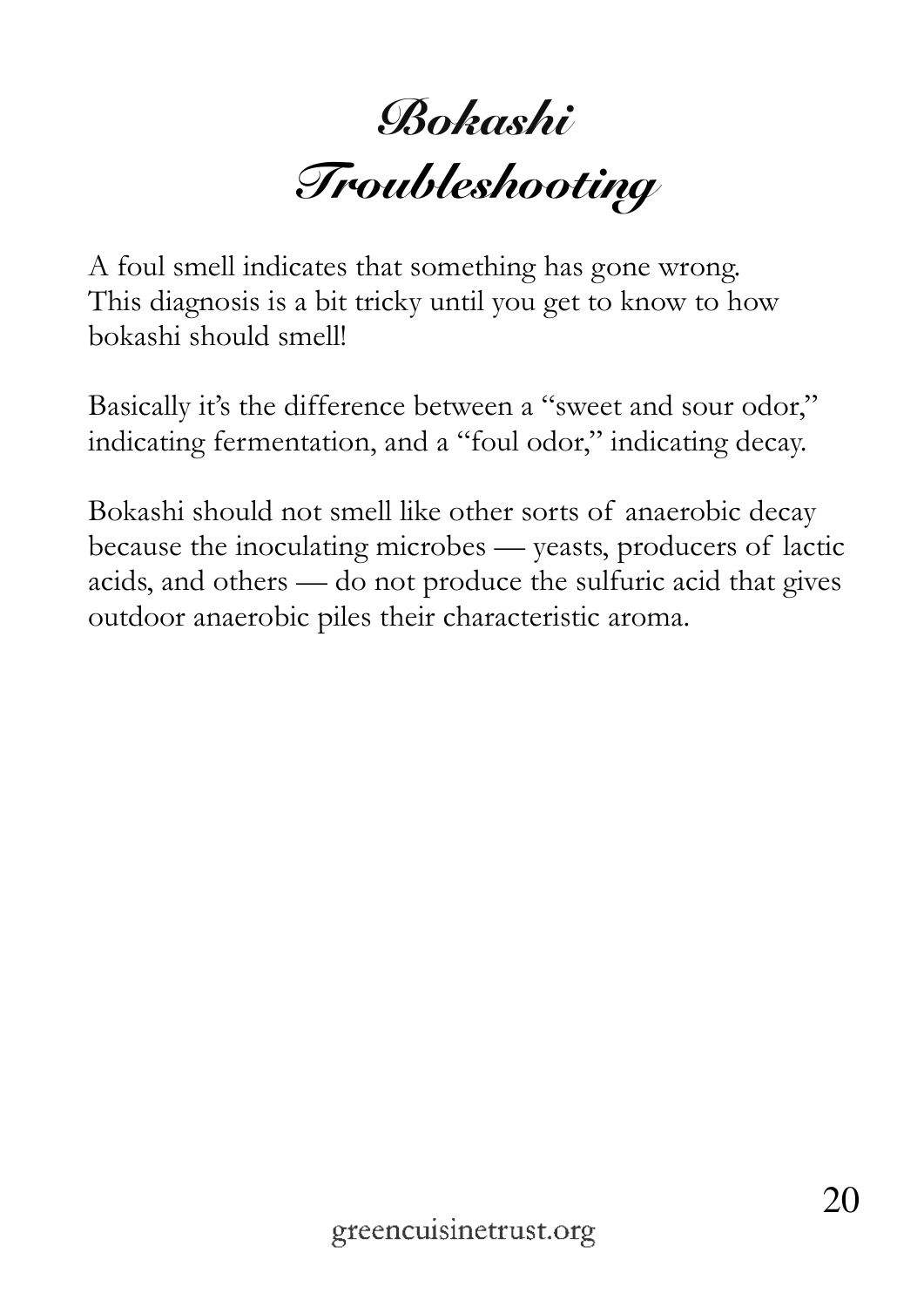# What to do with compost if you don't have a garden

The ability of soil to sustain food production relies on its biological activity, which delivers nutrients to plant roots. Organic compost, produced from food waste, is an ideal means of improving this biological activity, and thereby the soil's fertility.

Even if you do not have a garden, you can still connect to the cycle of life and make compost.

Here's a few suggestions how your compost can be used.

Start growing a few green leaves to eat on the balcony, windowsill or back doorstep and liven up your salads.

Connect with a neighbour that has a garden and offer them your nutrient rich compost (you may receive a few veg in return!)

More & more schools are growing food, donate your compost to them. Help co-ordinate a system where others can do the same.

Join an urban growing project or community garden both would benefit from your compost.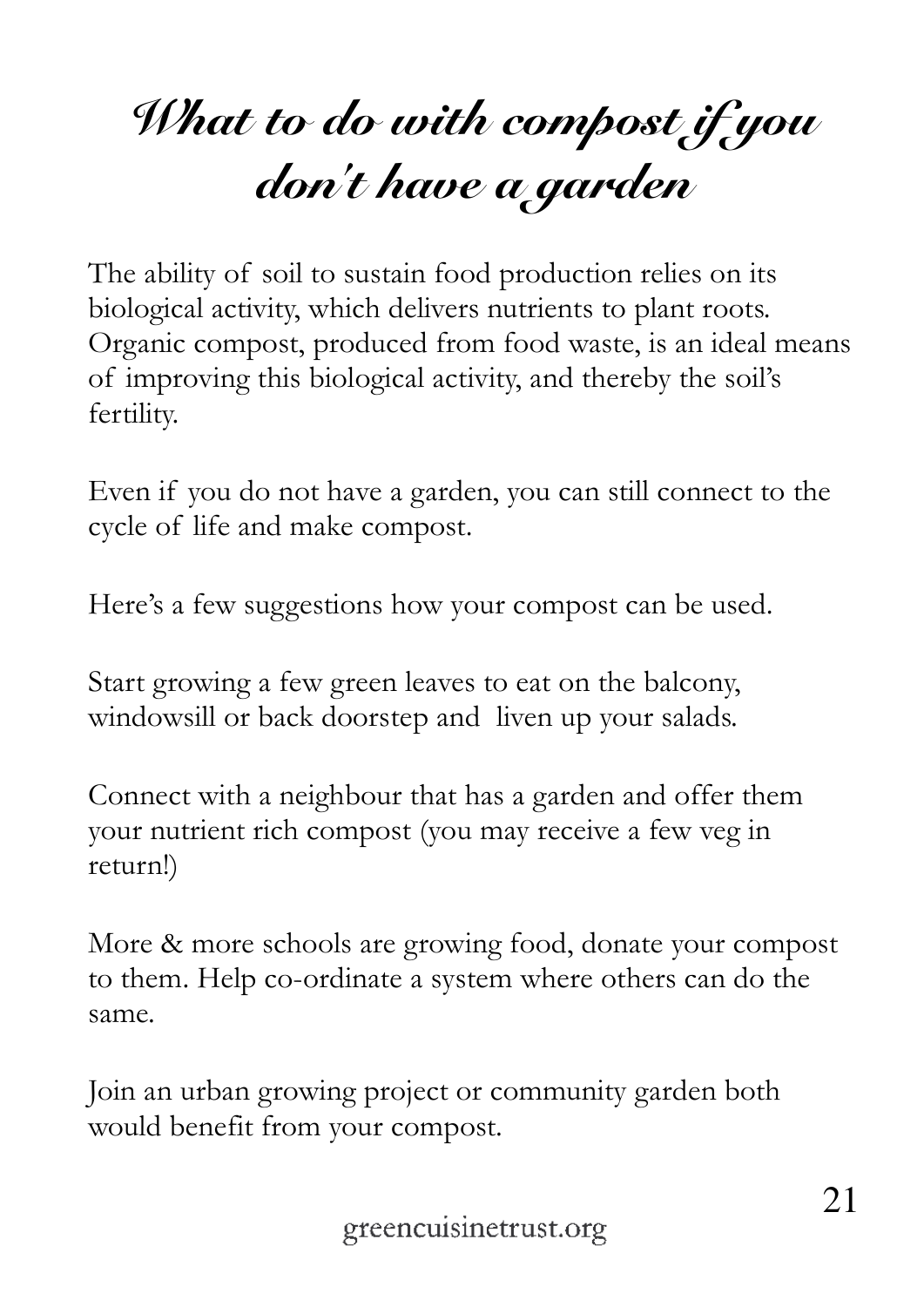## Glossary

**bokashi**  $\sim$  bokashi composting is an anaerobic process using effective micro-organisms to break down waste

**bokashi bran**  $\sim$  a medium inoculated with effective microorganisms

effective micro-organisms (EM)  $\sim$  a liquid mixture of beneficial micr-organisms

**hot pile**  $\sim$  compost heap turned to create heat, breaks down quickly ( 2 months)

cold pile  $\sim$  compost made without turning breaks down slowly  $(1 - 2$  years)

**vermiculture**  $\sim$  process of composting using worms

**wormery**  $\sim$  container for recycling food waste with worms

**worm tea**  $\sim$  worm tea is the liquid co-product of worm cast compost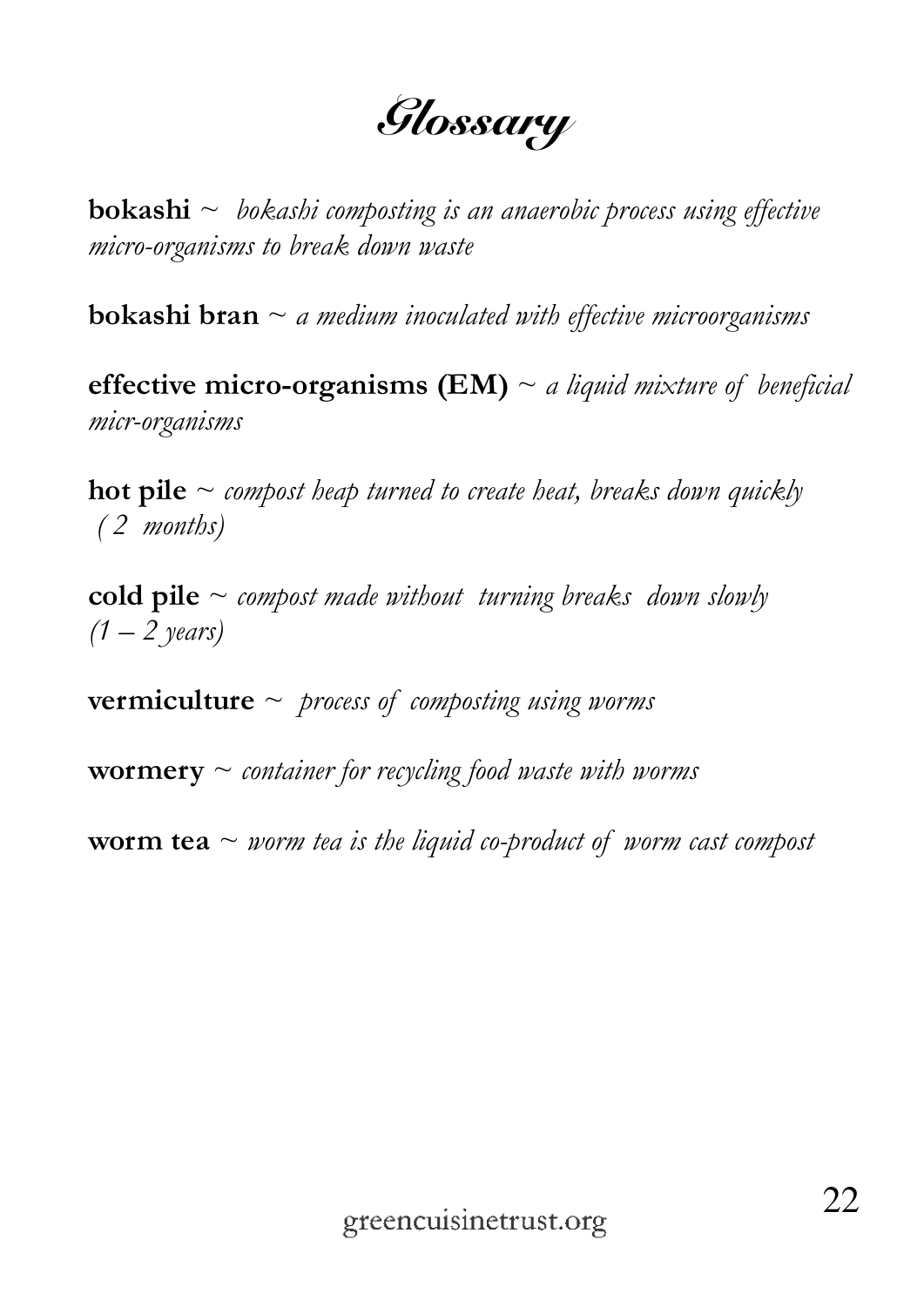

#### Food Waste

www.friendsoftheearth.uk/food-waste www.wrap.org.uk/food-drink www.wrap.org.uk/sites/files/wrap/A\_Food\_Waste\_Recycling\_Action Plan\_For\_England\_0.pdf

#### Storage containers

www.pyrexuk.com/range/borosilicate-glass/glass-food-storagecontainers.html Kilner jars www.kilnerjar.co.uk

### Composting

www.charlesdowding.co.uk/advice-on-making-compost/ www.gardenorganic.org.uk/compost www.the compostingpeople.co.uk www.organiccatalogue.com/feeding-soil-care/makingcompost/compost-bins/ www.gardenersworld.com/how-to/diy/how-to-build-a-compost-bin/

### Wormery

www.wormcity.co.uk www.wigglywigglers.co.uk/composting/wormeries.html

#### Bokashi buckets

www.wigglywigglers.co.uk/bokashi-value-pack-18-litre-black kit. www.bokashidirect.co.uk

#### Bokashi bran

www.bokashidirect.co.uk/bokashi-bran.html www.wigglywigglers.co.uk/bokashi-active-bran.html

5k bokashi bran will last the average family of 4 about 6 months

greencuisinetrust.org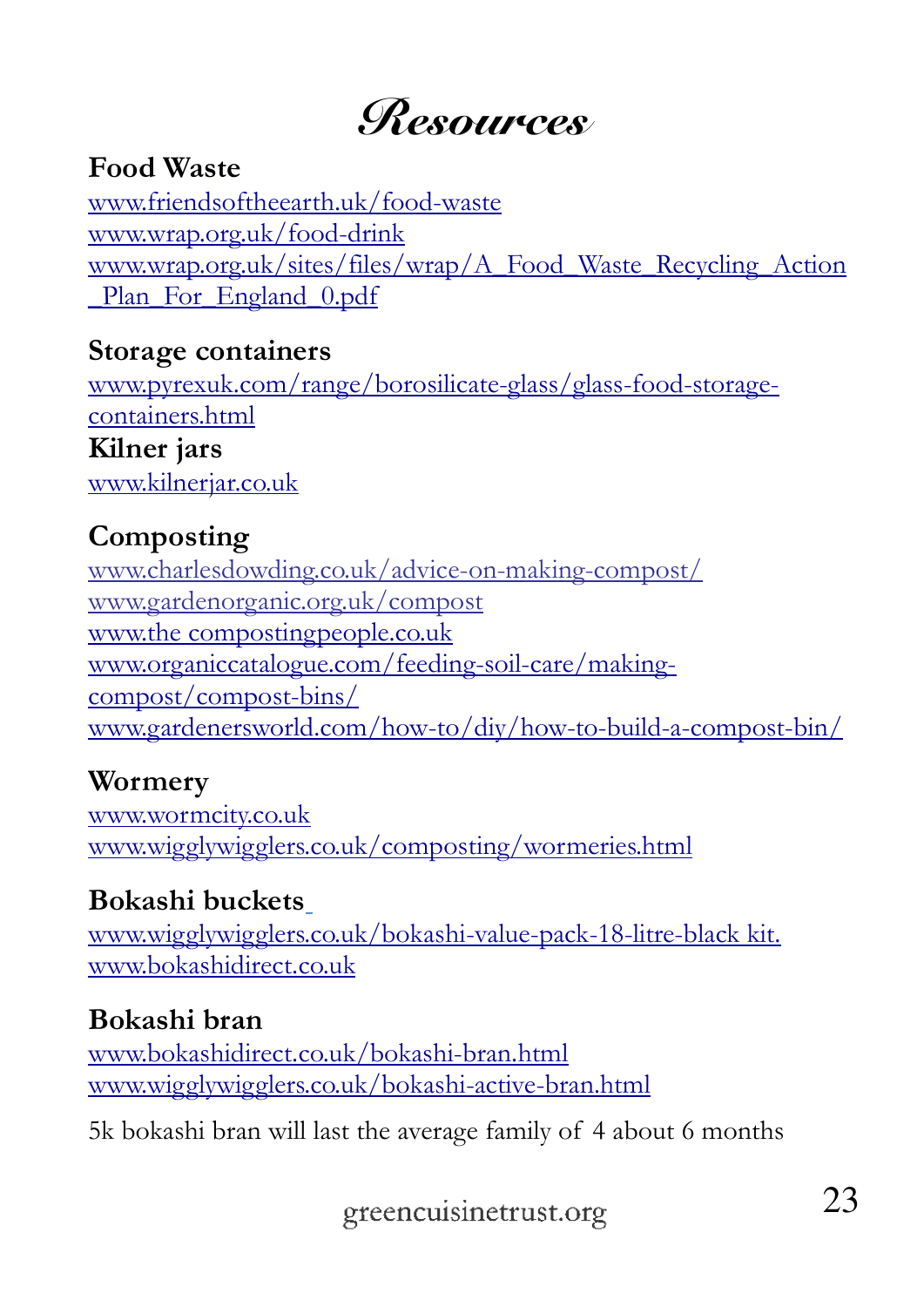## Resources

Video showing how to assemble a bokashi bin & make bokashi bran

 $www.vouthe.com/watch?v=-w3jajq5-tM\&v=5s$ 

What not to feed your dog www.battersea.org.uk/pet-advice/dog-care-advice/toxic-food-dogs

Gleaning www.feedbackglobal.org

### Books

Composting: an easy household guide **-** Nicky Scott & Roy Chadwick - Green Books

Composting (Bob's Basics) - Bob Flowerdew - Skyhorse Publishing

Composting with Worms **-** George Pilkington - Eco Logic Books

Commonsense compost making **-** M E Bruce- Faber & Faber

The biochar debate (Schumacher briefing 16) - James Bruges- Green Books

Edible Cities **-** Judith Anger, Immo Fiebrig, Martin Schnyder - Permanent Publications

The Humanure Handbook **-** John Jenkins - Joseph Jenkins, Inc